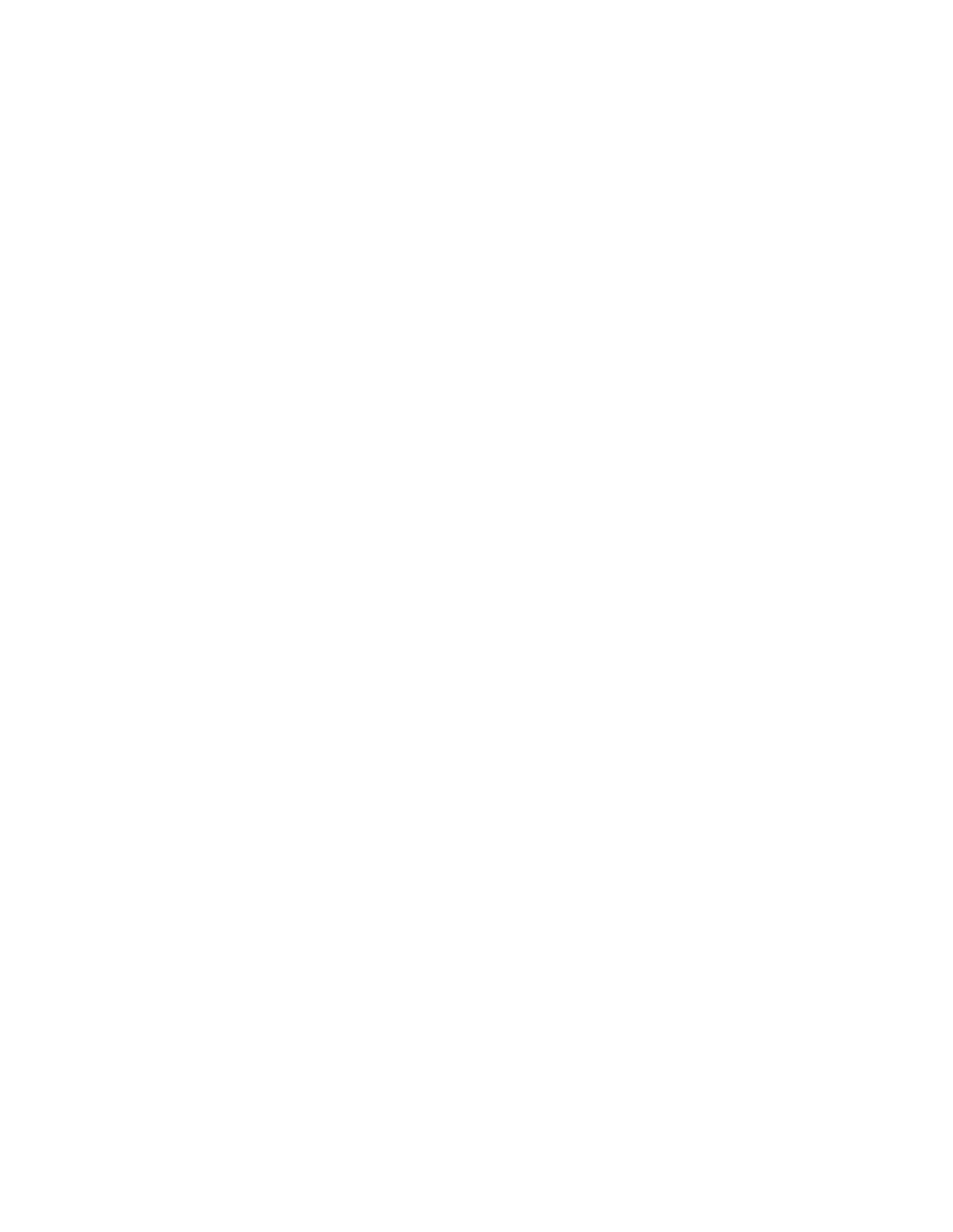# **TABLE OF CONTENTS**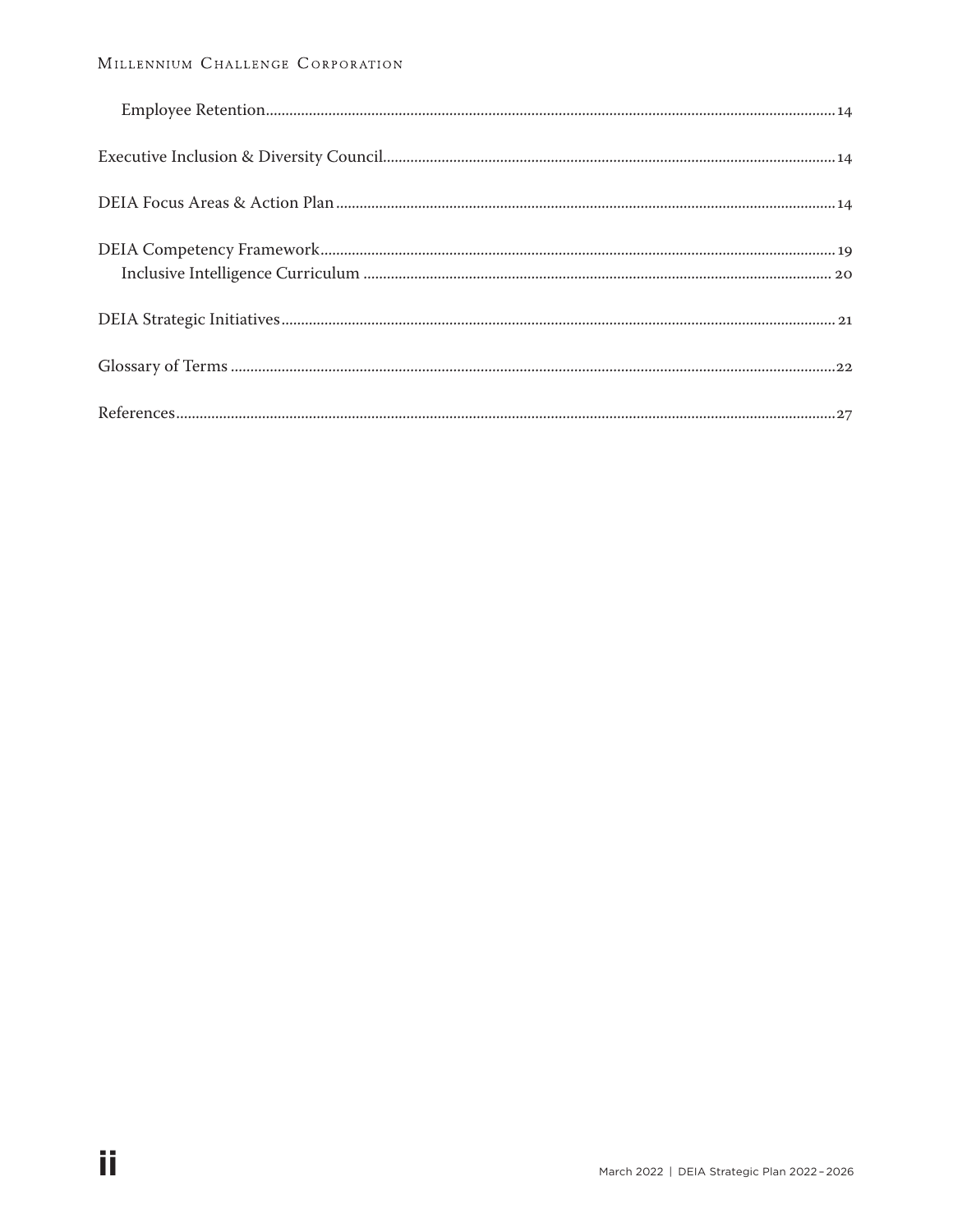# <span id="page-4-0"></span>MESSAGE FROM THE CEO

The Millennium Challenge Corporation's (MCC) aim is to be a leader in the international development sector in advancing diversity, equity, inclusion, and accessibility (DEIA). Like other sectors, international development has experienced challenges with bias, systemic inequities, a legacy of colonialism, and a lack of diverse representation in its leadership ranks. There remains a dearth of women and underserved communities in leadership positions, so we must hold ourselves and our country partners accountable for making progress in social and gender inclusion and other DEIA fronts.

DEIA is essential for mission excellence. Excellence is only achievable in an environment that values, respects, and includes people from diverse cultures and lived experiences and perspectives. Such an environment does not happen on its own; it must be intentionally cultivated and nurtured. A culture of inclusion and belonging begins with a mindset that translates into positive behaviors and outcomes. We envision this culture for MCC and will put words into action.

Our CLEAR values: Collaboration, Learning, Excellence, Accountability, and Respect are guiding principles that inspire and propel us to achieve mission success. We remain committed to achieving results that reflect high performance, innovation, and transformational change for the benefit of our workforce, global partners, and the international development sector.

I am pleased to present MCC's 2022-2026 DEIA Strategic Plan. This Strategic Plan aligns with Executive Order (EO) 14035 and outlines MCC's integrated approach to advance DEIA within MCC's workforce. A similar effort is underway through MCC's Inclusion and Gender Strategy to ensure these principles are carried out in MCC's compact and threshold programs. In the months ahead, these plans will provide a roadmap for the agency as we seek to further elevate DEIA at home and promote inclusive and sustainable economic growth in communities around the world.

Alice P. Albright

Chief Executive Officer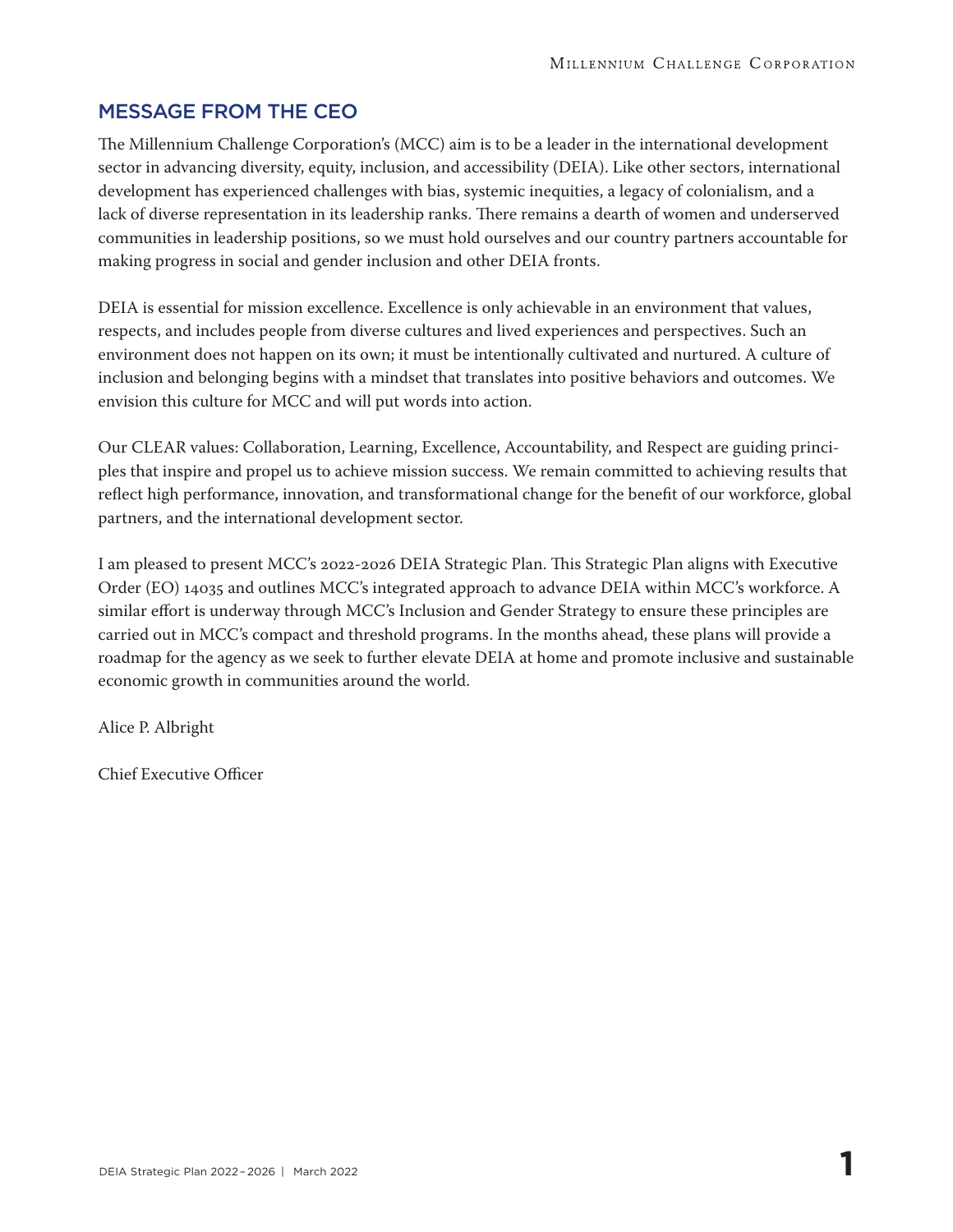# <span id="page-5-0"></span>ABOUT MCC

MCC is an innovative and independent U.S. development agency that is helping lead the fight against global poverty. Created by the U.S. Congress in January 2004 with strong bipartisan support, MCC provides time-limited grants promoting economic growth, reducing poverty, and strengthening institutions. These investments not only support stability and prosperity in partner countries but also enhance America's interests.

MCC forms partnerships with developing countries who are committed to good governance, economic freedom, and investing in their citizens. MCC provides development investments through compacts and threshold programs in partner countries.

MCC projects tackle some of the most pressing challenges people face in developing countries, such as supplying electricity so businesses can operate and students can study after dark, providing clean drinking water so women don't have to walk long distances to get water for their families, and building roads so farmers can get their goods to market and children can get to school.

MCC has invested more than \$15 billion in [compact and threshold programs worldwide](http://www.mcc.gov/where-we-work) that support country-led projects in areas like agriculture and irrigation, combating corruption, education, energy and power, finance and enterprise development, health, land rights and land access, transportation infrastructure, and water supply and sanitation.

MCC uses a scorecard comprised of 20 third-party, publicly available indicators and important supplemental information to identify countries that demonstrate a clear commitment to Ruling Justly, Investing in People, and Encouraging Economic Freedom. MCC's Board of Directors then considers the policy performance of the country, opportunity to reduce poverty and generate economic growth, and funds available to MCC when selecting countries for both compacts and threshold programs.

Since its founding, MCC has invested in 49 countries on 6 continents. Partner countries are multiethnic, multilingual, and multi-religious. For this reason, it is essential to MCC's mission that our workforce not only represent the diversity of America but the diversity of our partner nations as well.. It is also imperative that we ensure staff possess the requisite intercultural competency needed to effectively carry out the mission.

# DEIA IN THE ORGANIZATIONAL STRUCTURE

In 2021, MCC hired its first Chief Diversity Officer (CDO), a practice that EO 14035 strongly encourages. The CDO position resides in the Office of the Chief Executive Officer (CEO) and reports directly to the CEO. The CDO heads the Diversity and Equal Employment Opportunity (EEO) division (DEEO). The DEEO is responsible for two major program functions: 1) DEIA and 2) EEO.

There are two main parts of the EEO function: 1) EEO complaints program and 2) affirmative employment programs. Under the affirmative employment programs, MCC celebrates multiple Special Emphasis Program observances annually.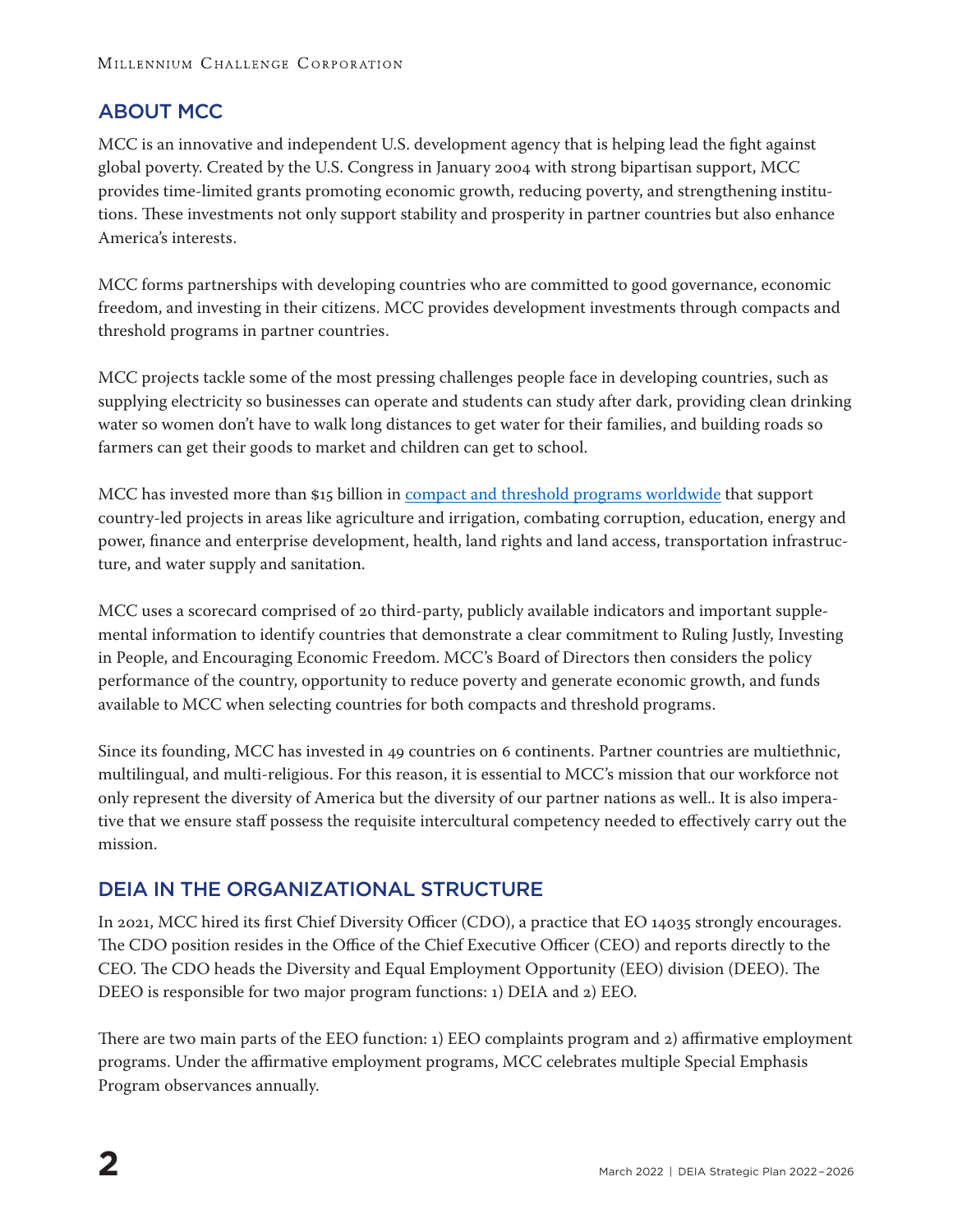# <span id="page-6-0"></span>DEIA VISION, MISSION, AND VALUES STATEMENT

MCC will build and sustain a diverse and talented workforce starting with leadership and cascading down to all levels across the agency. At MCC, we value all the dimensions of diversity that people bring to the workplace, including cognitive diversity and neurodiversity, which may be less obvious.

MCC will cultivate, nurture, and sustain a global, inclusive culture, where our differences are leveraged to produce innovative solutions to meet the needs of our employees, global partners, and the international development community.

MCC will actively participate in coalitions to advance DEIA both within and outside the agency. We will boldly and intentionally seek out and include the diverse perspectives and lived experiences of staff and partners in our decision-allowing $^{\rm 1}$  for a sustained competitive advantage in the global marketplace. We will participate in surveys that measure and track progress in DEIA and benchmark against other agencies in the international development sector.

We recognize that DEIA is not solely the responsibility of the CDO. All MCC staff are collectively responsible for advancing and practicing DEIA principles in our everyday lives.

We adopt the ALIVE slogan:

**A = Align**. Align DEIA strategy with MCC's human capital strategy, CLEAR values, corporate goals, the President's Management Agenda, and EO 14035.

**L = Live.** Live our values. DEIA must translate from the realm of intellectually knowing the right thing to do to doing the right thing as demonstrated by inclusive behaviors. We must model the way.

**I = Integrate.** Integrate DEIA into all lines of business so that it is operationalized into how we do business.

**V = Value.** Demonstrate the value proposition of DEIA by investing funds, time, staffing, and other resources in DEIA.

**E = Evaluate.** We must evaluate the effectiveness of our DEIA efforts. This requires a data-driven, evidence-based approach. We need a baseline to plot a plan. Our DEIA Strategic Plan is our roadmap.

# DEIA GOVERNANCE

On June 25, 2021, President Biden signed EO 14035 to advance DEIA in the Federal workforce. As stated in the EO, "The Federal Government should have a workforce that reflects the diversity of the American people… The Federal Government must be a model for diversity, equity, inclusion, and accessibility, where

<sup>1</sup> Neal, S., & amp; Boatman, J. (2020). Inclusion report 2020: Part of the global leadership forecast series. DDI. Retrieved May 12, 2022, from <https://www.ddiworld.com/research/inclusion-report>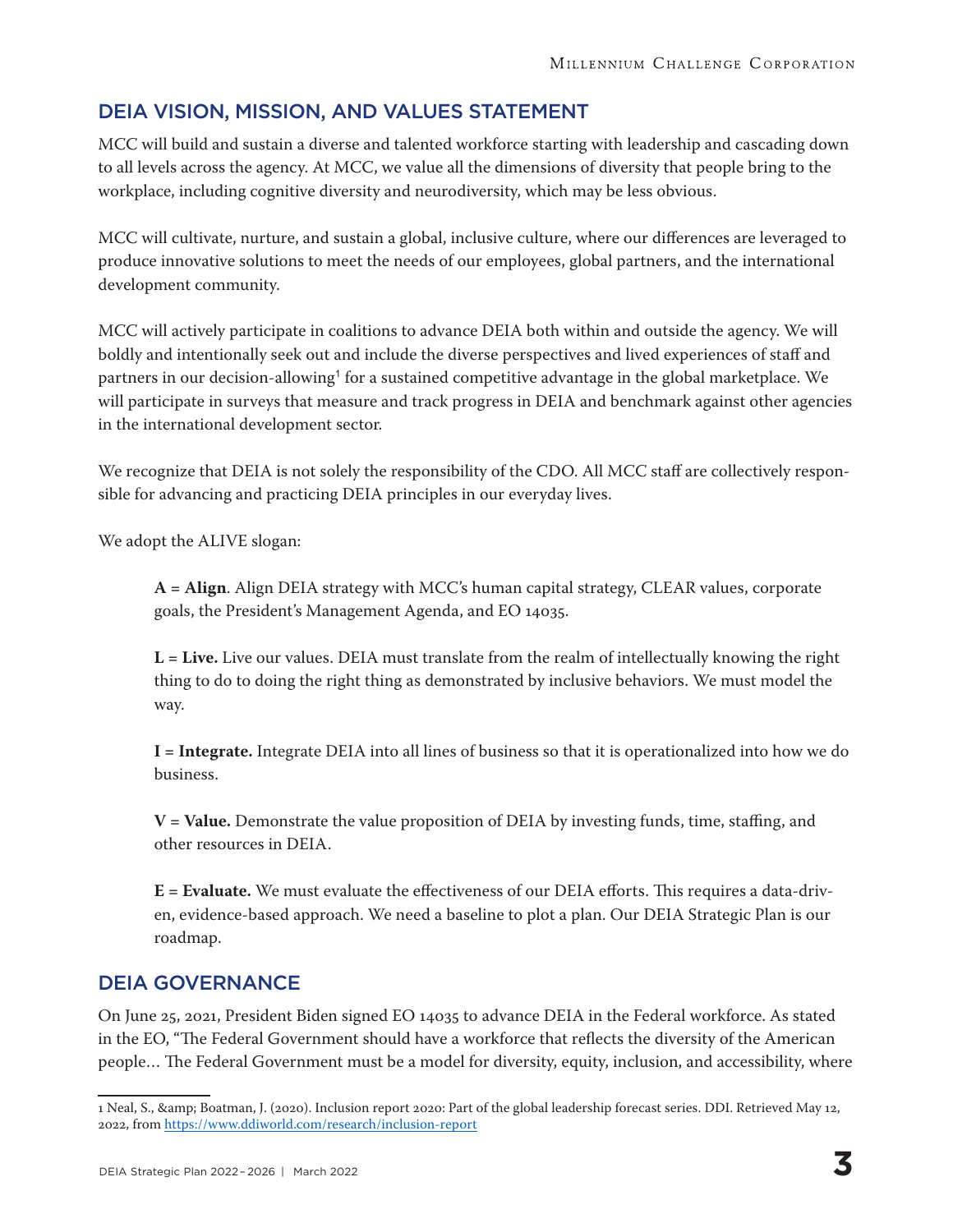<span id="page-7-0"></span>all employees are treated with dignity and respect." MCC should also reflect the diversity of America; to accomplish this, we will focus our efforts on recruiting, hiring, developing, promoting, and retaining the best and brightest talent America has to offer.

# KEY DEFINITIONS

## **DIVERSITY**

The practice of including the many communities, identities, races, ethnicities, backgrounds, abilities, cultures, and beliefs of the American people, including underserved communities.

## **EQUITY**

The consistent and systematic fair, just, and impartial treatment of all individuals, including individuals who belong to underserved communities that have been denied such treatment.

## **INCLUSION**

The recognition, appreciation, and use of the talents and skills of employees of all backgrounds.

## **ACCESSIBILITY**

The design, construction, development, and maintenance of facilities, information and communication technology, programs, and services so that all people, including people with disabilities, can fully and independently use them.

# DEIA BUSINESS MODEL

The research is clear, diversity is good for business and valued by leaders and employees of successful organizations.

A special report from the Global Leadership Forecast series examined responses from 2,102 human resource executives and 15,787 global leaders around the world who were asked to answer key questions about their D&I efforts. The report found that organizations that financially outperform industry competitors have more leadership diversity.<sup>2</sup>

Leaders from companies that qualify as "Best Places to Work" rate their companies substantially higher in multiple categories related to D&I, and the results related to inclusion are more significant. A little more than 1/3 (35 percent) of leaders from the best companies to work for say that inclusion is a strong component of their work culture and values in comparison to only 20 percent of leaders from other companies not ranked as the best companies to work. These findings reveal the importance of an inclusive culture.<sup>3</sup>

<sup>2</sup> media.ddiworld.com/research/GLF\_DiversityandInclusionReport\_2020.pdf

<sup>3</sup> media.ddiworld.com/research/GLF\_DiversityandInclusionReport\_2020.pdf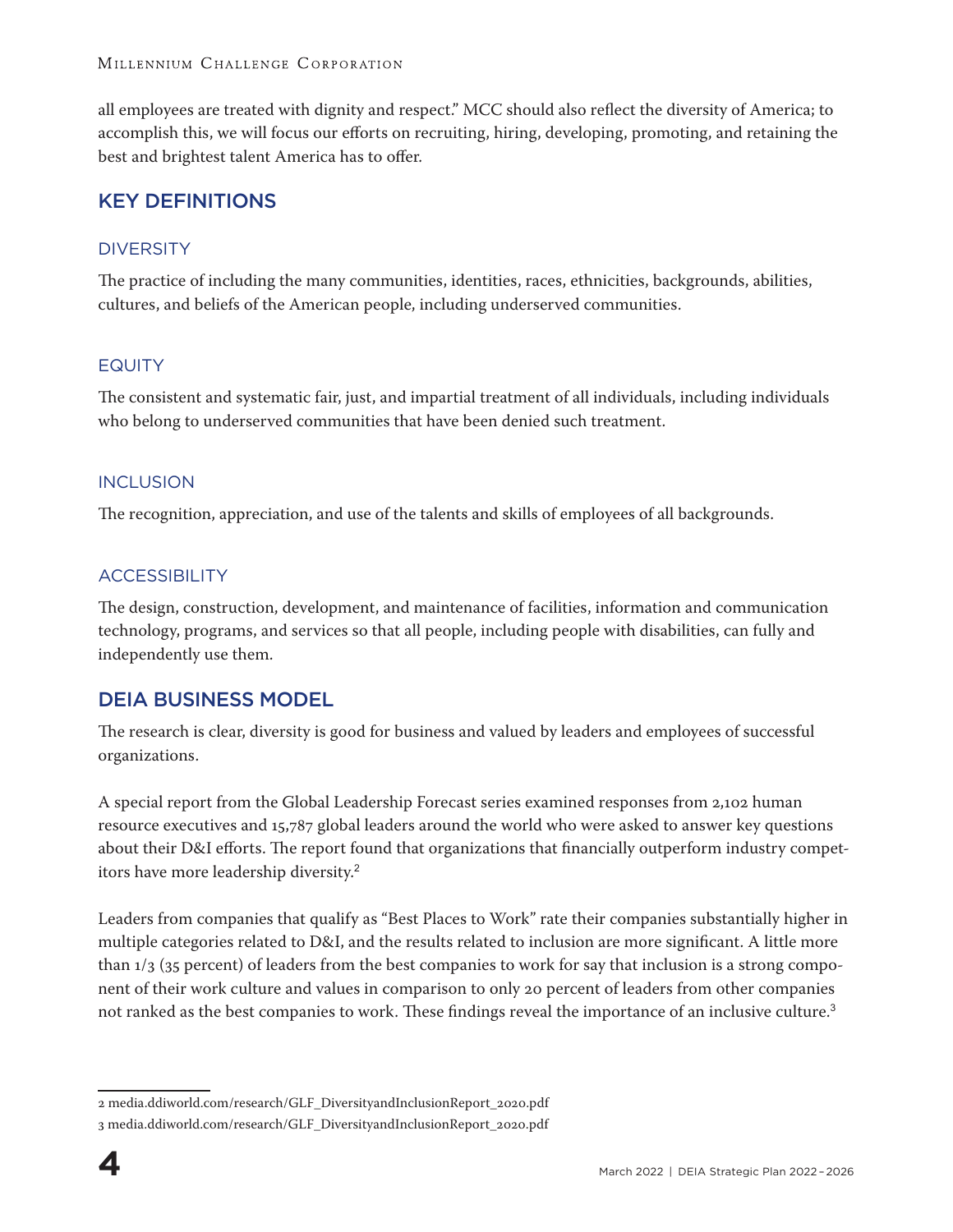<span id="page-8-0"></span>MCC's DEIA strategy must evolve from compliance-based initiatives based on a moral imperative to a business imperative. This requires full integration of DEIA into all aspects of MCC's mission as a driver of performance. The following framework represents an integrated approach to advancing DEIA at MCC. This framework is simple and focuses on data-driven efforts across three areas: PEOPLE, CULTURE, and MISSION.

#### WORKFORCE DIVERSITY

Achieve a workforce that is representative of people from diverse backgrounds at all levels of the agency, divisions and practice groups, country teams, working groups, and all positions.

#### WORKPLACE INCLUSION

Create a work environment that is psychologically safe and free from harassment, bullying, discrimination, bias, and all forms of unwelcome behaviors; a culture that encourages collaboration, learning from differences, flexibility, fairness, and equal opportunity; and where workplace structures, policies, and practices enhance organizational effectiveness.

#### AGENCY MISSION

Leverage DEIA to grow and enhance MCC's brand and reputation as an industry leader and a world-class employer of diverse talent in an increasingly changing marketplace to meet the mission needs effectively and efficiently.

## DEIA STRATEGY

Our DEIA strategy recognizes that leadership commitment and accountability, as well as awareness and education are all crucial to success. We will drive explicit priorities and actions aligned with each of these areas until DEIA is infused into MCC's DNA. We are driving efforts with the intention that DEIA becomes implicit and naturally embedded within our organizational culture and human capital strategies and processes.

## DEIA RISK MITIGATION

The CDO, in coordination with the agency's Chief Risk Officer (CRO), is tracking enterprise-wide DEIA risk and three sub-component related risks and has created a risk mitigation plan. In addition to the below risks, there are ongoing legal risks of potential harassment and discrimination complaints and the risks associated with failing to create a psychologically safe culture where people feel they can freely speak up without fear of retaliation. MCC is implementing several cultural transformation initiatives to guard against these risks and to cultivate a culture of inclusion.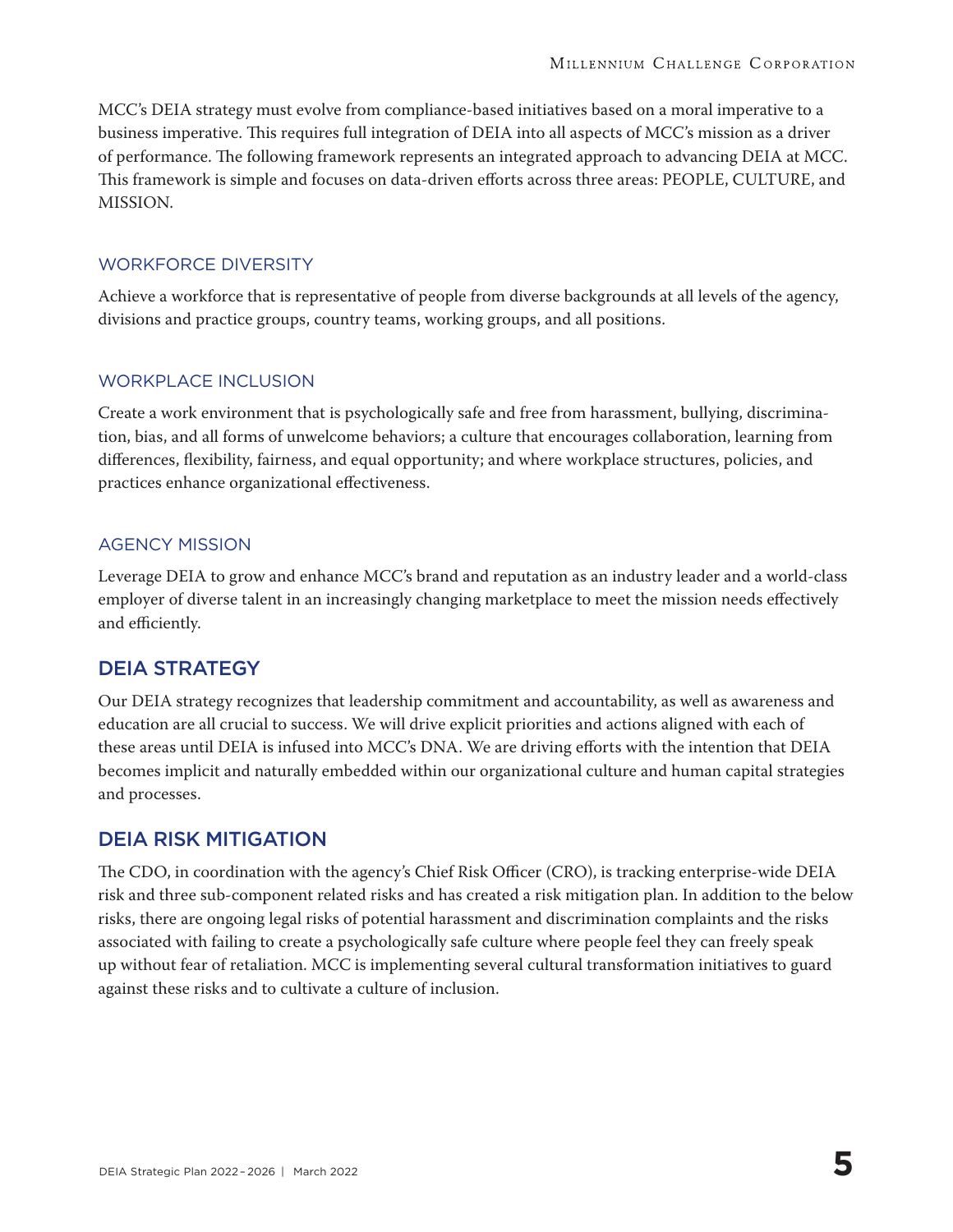## <span id="page-9-0"></span>RISK #1

Failure to obtain the diverse talent necessary to meet the current mission outcomes or prepare for future mission needs could negatively impact program administration and investment at home and with our country counterparts.

#### **Strategy**

Develop recruitment strategies to attract and hire diverse talent to work for MCC. Strategies should entail approaches tailored to include all dimensions of diversity that are representative of the nation.

Implement de-biasing strategies and methods to ensure that equity is considered at each stage of the recruitment process – from outreach through onboarding.

#### RISK #2

Slow or inadequate organizational response to concerns about DEIA in the workplace could lead to reputational harm or employee backlash. It could also lead to people not reporting incidents of harm (e.g., mental health or other concerns) or leaving the agency.

#### Strategy

Establish a feedback mechanism, in addition to the annual Employee Viewpoint Survey (EVS), to get timely feedback from staff and demonstrate our commitment to inclusion and accountability while maintaining management responsibility to the agency's mission. Leverage the support of the Executive Inclusion and Diversity (I&D) Council and other employee groups as channels of receiving and providing information to the workforce.

Implement safe channels for employees to anonymously raise concerns. This will aid in supporting our goals of inclusion and transparency.

#### RISK #3

Organizational culture could be difficult to maintain virtually while employees continue to work remotely or shift to a hybrid workforce model.

#### Strategy

Coordinate with the Future of Work Team, Learning & Development team, and the Executive I&D Council to devise strategies to ensure that employees maintain a sense of purpose in their work and a connection to MCC's mission and one another – a connected culture.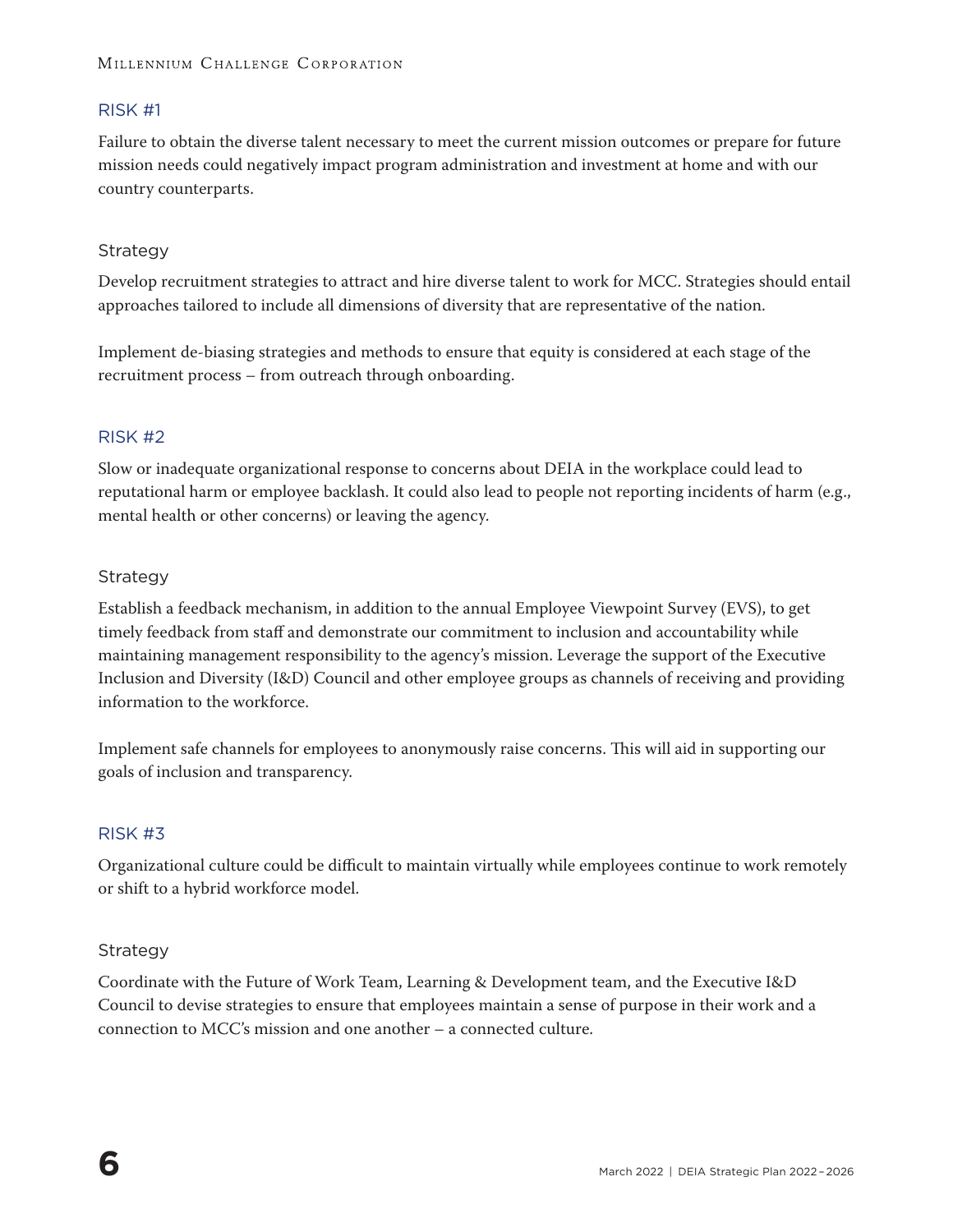# <span id="page-10-0"></span>OPERATIONALIZING DEIA

An integrated approach means that we look at business processes or work streams through a DEIA lens. We do this in the flow of our work to advance MCC's mission. Looking at our work streams through a DEIA lens involves intentionality. This may cause us to slow down some processes and procedures to consider equity and ensure that we are not inadvertently excluding an important perspective that could aid in solving a problem or spark innovation. The investment of time is worthwhile because DEIA advances MCC's mission.

# DEIA MATURITY MODEL

MCC will map its DEIA actions to this maturity model recommended in government-wide guidance as captured in the table below. MCC will collect the required data to establish our baseline and determine where the agency stands on the maturity spectrum and where to target our efforts towards improvement. It is also important that we determine the appropriate standards of measurement along with key performance indicators and evaluative methods to gauge our progress in advancing DEIA.

|                   | <b>LEVEL 1</b>      | <b>LEVEL 2</b>          | LEVEL 3                  |
|-------------------|---------------------|-------------------------|--------------------------|
| <b>SIGNALS OF</b> | <b>Foundational</b> | <b>Advancing</b>        | Leading                  |
| <b>MATURITY</b>   | <b>Capacity</b>     | <b>Outcomes</b>         | and Sustaining           |
| DEIA approach     | Focused on          | <b>DEIA</b> initiatives | DEIA is an integral part |
|                   | complying with      | yielding improved       | of overall Agency/       |
|                   | non-discrimination  | results and outcomes    | Component mission,       |
|                   | legislation and     | driven by dedicated     | vision, values,          |
|                   | regulatory          | resources, strategic    | strategy, policies, and  |
|                   | requirements.       | planning, goal setting, | practices. Systematic    |
|                   |                     | and evaluation.         | implementation of        |
|                   |                     | Agency/Component        | DEIA driven through      |
|                   |                     | practices promote       | goal setting, data-      |
|                   |                     | the values of DEIA,     | driven analysis,         |
|                   |                     | but DEIA may not yet    | and continuous           |
|                   |                     | be integrated across    | improvement.             |
|                   |                     | Agency/Component        | Agency/Component         |
|                   |                     | mission and strategic   | undertakes structural    |
|                   |                     | planning.               | reforms of policies and  |
|                   |                     |                         | practices to mitigate    |
|                   |                     |                         | barriers, if any.        |

Adapted from OPM's Government-wide Strategic Plan to Advance DEIA

To mature to the next level of DEIA, MCC must build the DEIA infrastructure accompanied by an appropriate budget and resource allocation plan. We will apply a phased approach to development starting with data collection and analysis and progressing toward full integration of DEIA into all MCC processes and work streams.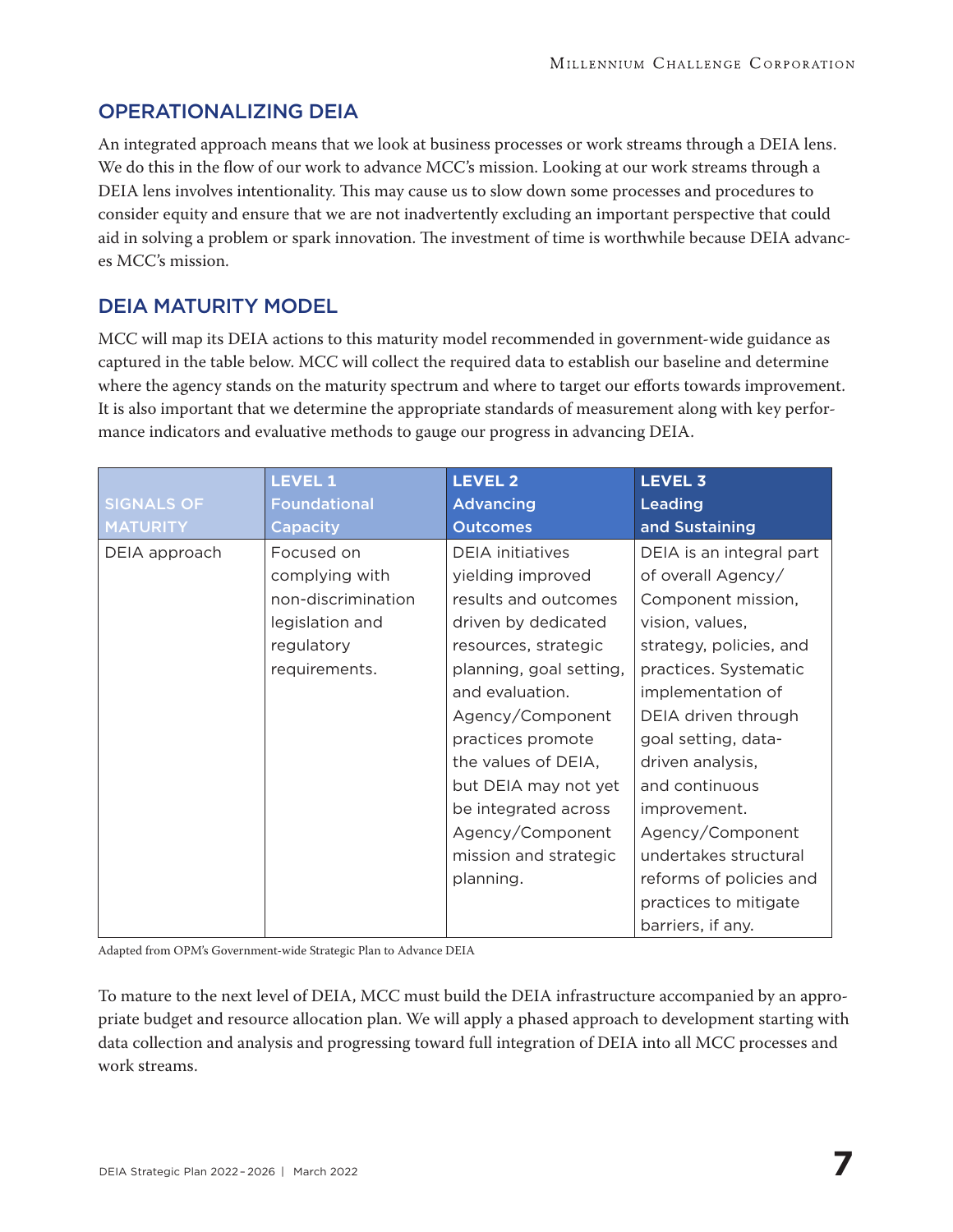#### MILLENNIUM CHALLENGE CORPORATION

Advancing DEIA is only possible with the right standards of measurement and infrastructure to support our efforts. We must know our positioning on the DEIA maturity spectrum to plot a pathway forward and achieve our goals. This requires that we collect the right data. Gathering the right data starts with asking the right questions about MCC's processes and work streams across the entire employee life cycle from attracting the right people to work at our agency to retaining our employees until they transition out of the agency and all stages in between. We want our staff to feel seen, heard, and appreciated and know they are valued. We are attempting to answer the questions:

- What are the impacts across all these processes and work streams that affect our people and their experience with our agency?
- Does equity apply the same for all groups across the board? If not, why might that be?
- Are our programs, activities, events, facilities accessible by all members employees, applicants, and contractors?
- Does everyone feel included and a sense of belonging?

We will apply the best methods to collect, report, and display data to tell stories about our DEIA journey. We will be transparent about where we are on the journey and how much farther we have yet to go.

We will acquire the resources that will enable us to go beyond compliance with federal laws and regulations to establish an integrated approach to DEIA as reflected in the third column of the maturity matrix.

The DEIA tools and resources that will assist in MCC's maturity include:

- Equity study/analysis in accordance with EO 14035 to advance equity.
- Cultural audit based on the Race, Equity, Diversity, and Inclusion (REDI) framework that determines the agency's readiness to implement certain programs based on its current processes and procedures.
- Equity online application that includes data capture, reporting, and visualization.
- Section 508 Compliance applications for the website and digital media.
- DEIA performance metrics application with a dashboard feature.
- Survey tool that enables the capture of employee sentiment.
- Collaborative platform that allows us to recognize employees all year long, rather than just once per year.
- Resources for DEIA initiatives and Special Emphasis Program (SEP) observances.
- Increased capacity for data analytics.

MCC is in the early, foundational stage of its DEIA maturity, and the next stage is building an infrastructure and providing adequate resources to support and sustain the DEIA efforts. MCC is planning several strategic initiatives, outlined below, to foster a more inclusive workplace culture.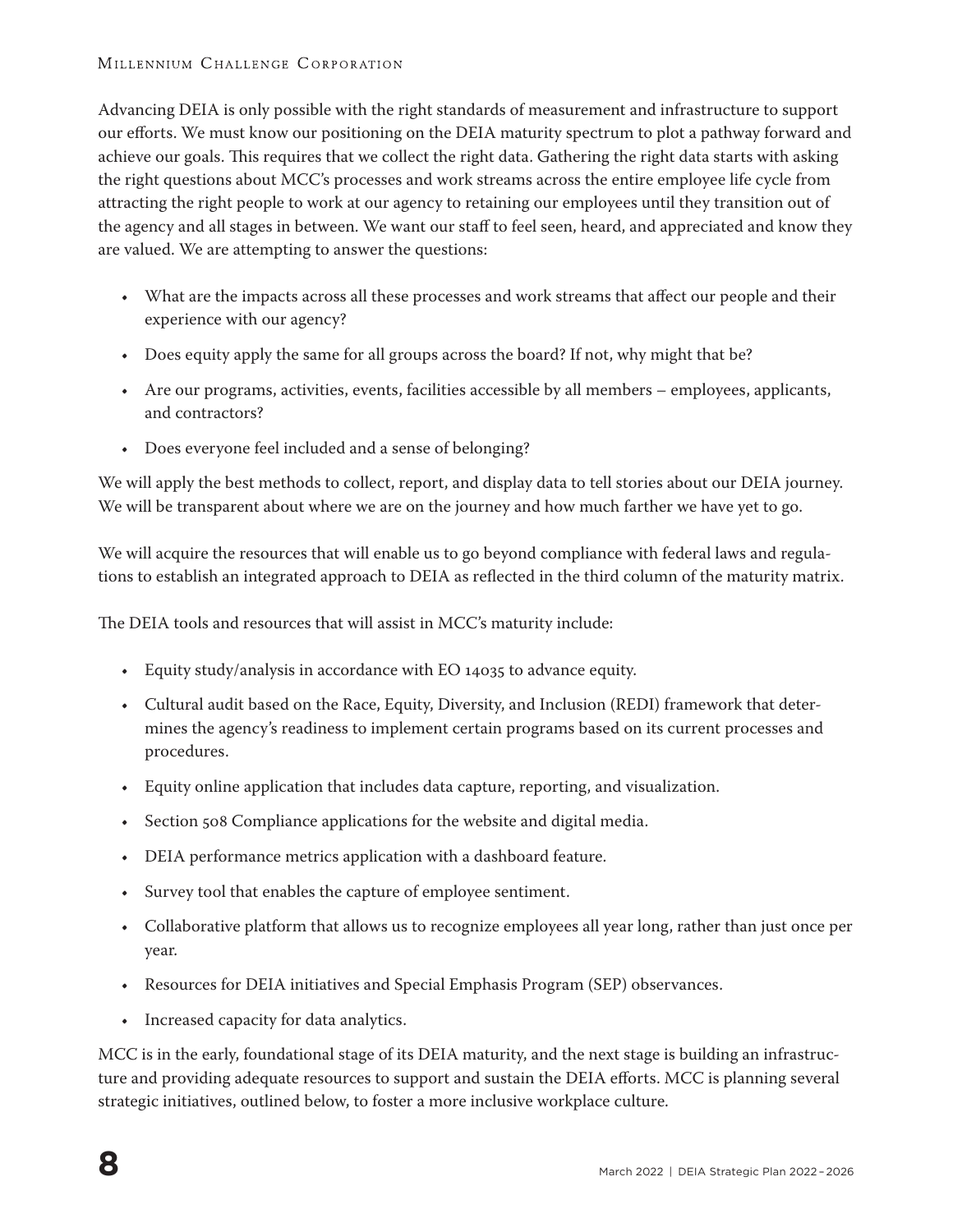# <span id="page-12-0"></span>DATA-DRIVEN, EVIDENCE-BASED APPROACH TO DEIA PERFORMANCE

Regarded as the ultimate standard of measurement for policy reform, MCC's scorecard is a primary incentive cited for why MCC partner countries reform their policies. Our evidence-based approach and comprehensive results framework seeks to measure, collect, and report on the outputs, outcomes, and impacts of MCC investments. This framework is designed to foster learning and accountability, and it has served as a model for global dialogue about development results and aid effectiveness for over a decade.

Our commitment to making decisions based on data and evidence pervades all aspects of our investment in a country. Country scorecards, constraints analyses, cost-benefit analyses, and monitoring and evaluation plans are some of the main tools MCC uses to achieve, measure, learn from, and transparently report its results. This evidence informs and shapes future project design and decisions. Therefore, it is only fitting that we apply the same standard of excellence and rigor to ourselves regarding our progress in advancing DEIA.

MCC will apply standards of measurement such as those outlined in the International Organization for Standardization's *ISO 30415 for Human Resource Management – Diversity and Inclusion* and the Center for Global Inclusion's *Global Diversity, Equity & Inclusion Benchmarks – Standards for Organizations Around the World*. We will use those benchmarks as a guide when developing our own scorecard, goals, and performance metrics, tailoring them to our unique context as a development agency as we chart a path to becoming a respected DEIA leader that other organizations in this sector seek to emulate and benchmark against.

We will capture data on the diverse composition of our workforce distributed by multiple demographic profiles based on the format outlined in the EEOC Management Directive 715 (MD-715) report format. We recognize that simply capturing data on EEO groups or underrepresented groups does not go far enough. We must also analyze the data that we collect using best practices in barrier and equity analyses. We will rely on best practices and emerging trends to ensure we are applying the best tools and methodologies available to us. We will use a variety of methods to capture employee sentiment about DEIA, including but not limited to surveys, listening sessions, and focus groups.

MCC will consider using an organizational audit or Organizational Culture Assessment (OCA) using the Race, Equity, Diversity, and Inclusion (REDI) framework to look critically at how the agency engages employees, contractors, and customers. An OCA reflects the organization's connections to the communities it serves.

EO 14035 calls for the expansion of the collection of voluntarily self-reported data and for more effective measurement of the representation of underserved communities in the Federal workforce. Data collection is to be conducted in a manner that protects privacy, safeguards personally identifiable information, facilitates intersectional analysis, and reduces duplicative reporting requirements. The data collection should allow for the capture of multiple attributes and identities for an intersectional analysis.

Additionally, agency heads shall collect and analyze voluntarily self-reported demographic data regarding the membership of advisory committees, commissions, and boards in a manner consistent with applicable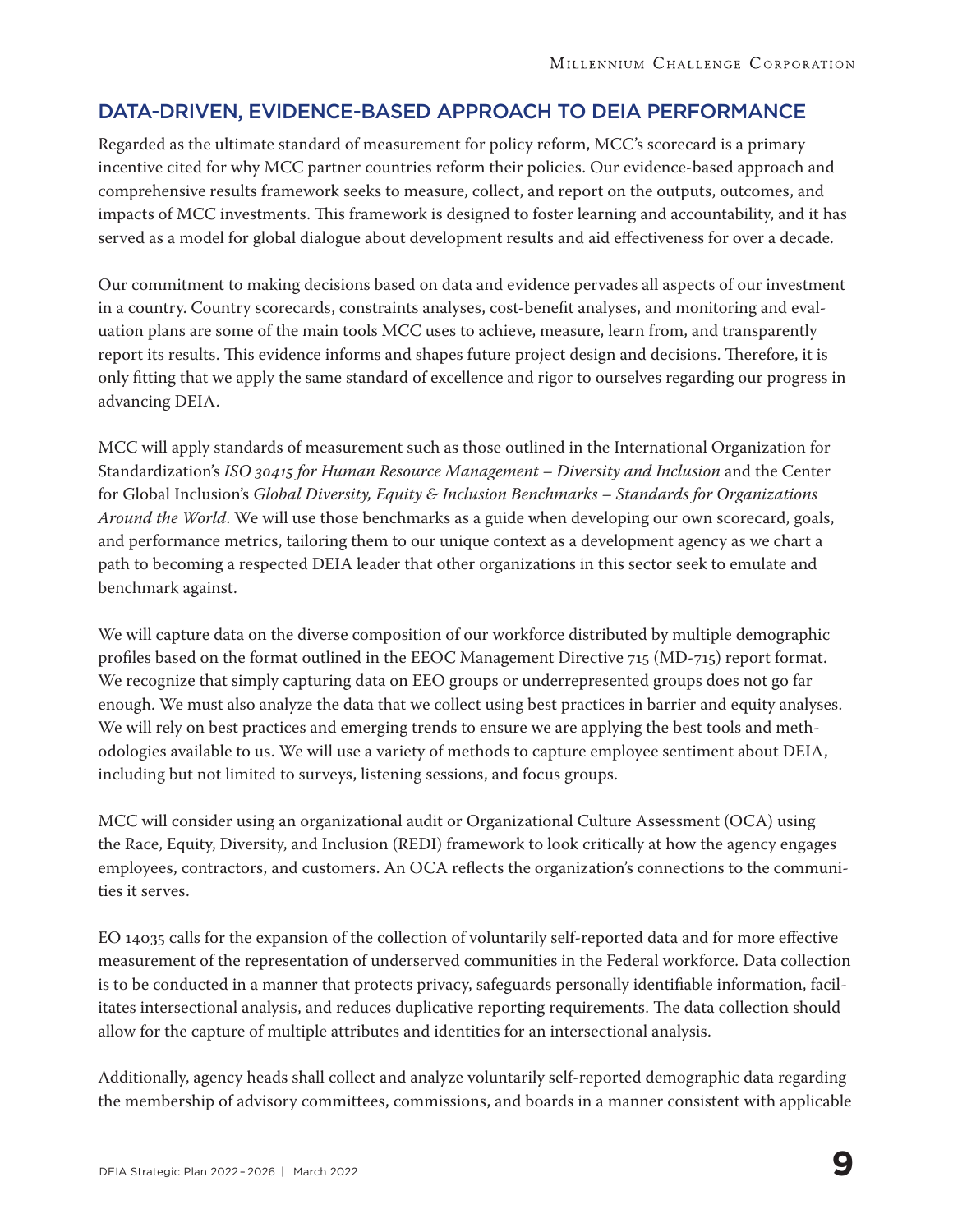#### <span id="page-13-0"></span>MILLENNIUM CHALLENGE CORPORATION

law, including privacy and confidentiality protections and with statistical standards where applicable. For agencies that have external advisory committees, commissions, or boards to which agencies appoint members, agency heads shall pursue opportunities to increase diversity, equity, inclusion, and accessibility on such committees, commissions, and boards.

MCC will promote a data-driven approach to increase transparency and accountability, which would build upon the EEOC's MD-715 reporting process. The MD-715 report is a document agencies use to annually report the status of its activities undertaken under its EEO program pursuant to Title VII of the Civil Rights Act of 1964 and under its affirmative action obligations pursuant to the Rehabilitation Act of 1973.

Self-identification is the preferred means of obtaining information about an individual's race and ethnicity, except in instances where observer identification is more practical. The surveyor should not tell an individual who he or she is or specify how an individual should classify himself or herself.

The Office of Management and Budget (OMB) minimum categories for race are: American Indian or Alaska Native, Asian, Black, or African American, Native Hawaiian or Other Pacific Islander, and White.

The OMB minimum categories for ethnicity are: Hispanic or Latino and Not Hispanic or Latino. When self-reporting or other self-identification approaches are used, respondents who wish to identify their multi-racial heritage may choose more than one race.

MCC will implement a DEIA dashboard to display the progress made towards accomplishing our DEIA goals. At a minimum, the dashboard will report on actions taken to meet the objectives of the order and shall include measurement of improvements, analysis of the effectiveness of agency programs, and descriptions of lessons learned.

# DIVERSE REPRESENTATION

MCC knows that diverse representation matters. Diverse representation acknowledges that people of different backgrounds will bring different perspectives and knowledge to a conversation and that those differences of expertise and opinion are valuable.

A higher proportion of female, racial, and ethnic minorities in leadership positions has a significant influence on the opportunities available to diverse talent, which has implications for the talent pipeline. Industries with greater shortages of diversity often lag in DEIA efforts partially because there are fewer role models and mentors to encourage younger generations of women and minority talent to pursue employment opportunities with their organizations, especially leadership positions.

Occupational segregation and discrimination are significant factors in explaining racial wage gaps, and these gaps are signs of the larger structural inequities that Black and Latinx professionals face in the workplace that impact related outcomes such as promotions, recruitment, and retention.

Globally, women comprise about 29 percent of leadership roles, and people from diverse racial/ethnic backgrounds comprise only 22 percent of leadership positions. Global research also showed that women reported receiving less coaching or feedback as compared to men when they transitioned into their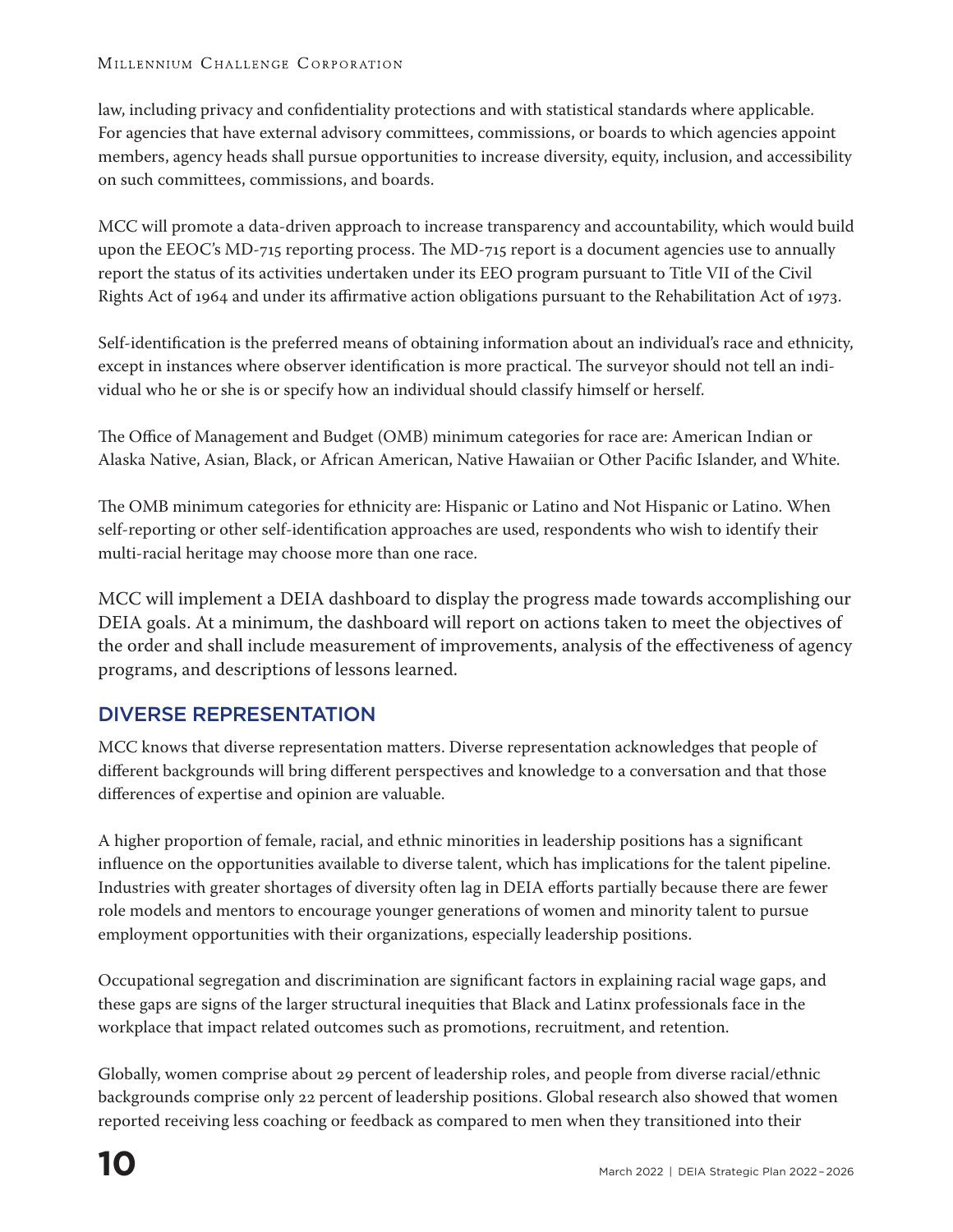<span id="page-14-0"></span>leadership roles. Women were also less likely to be given the opportunity to take an assessment or receive training. Additionally, women were more likely to say their employer did not set clear, realistic expectations for their role. At higher levels of leadership, women reported needing to leave their companies for promotional opportunities.

As part of our data-driven approach, we will collect and maintain data on the composition of our workforce categorized by various dimensions of diversity, such as race, ethnicity, gender and gender identity, sexual orientation, disability, age (generation), and veteran status. Although providing information about demographic characteristics is voluntary, we know that it is useful to our human capital strategy, specifically to workforce and succession planning, as well as targeted efforts to recruit and retain diverse talent. We will communicate to our workforce the importance of this data capture and how it will be used to allay any concerns they may have about their privacy.

#### MULTICULTURAL DIVERSITY

Three-quarters of the world's major conflicts have a cultural dimension. Bridging the gap between cultures is urgent and necessary for peace, stability, and development. When diversity is not managed effectively, it can lead to conflict and can cause productivity to wane or come to a halt. When conflicts based on differences arise, they can lead to perceptions of unfairness or unequal treatment. This can lead to complaints alleging discrimination, litigation, and other negative outcomes that affect team cohesion and morale, which can be disruptive to the workflow and ultimately the mission. For these reasons, we need managers who are skilled at bridging across differences and facilitating productive working relationships. We also need managers who can work well with others. Some may think these skills are tangential to the real work, but in fact, they are critical to the work itself. MCC is committed to equipping its managers with the skills and tools to effectively manage people and processes and to advance the agency's mission.

Culture is an essential component of every society. It is the fabric that weaves communities together and gives them a shared identity. Including and celebrating cultural diversity is essential to working effectively with our partner countries and adapting solutions to the local context. Embracing cultural diversity through cultural heritage observances brings people together and makes the workplace more welcoming for staff and stakeholders alike. Cultural diversity expands choices and nurtures a variety of skill sets, human values, and worldviews. Cultural diversity is a driver for sustainable development.

#### GENERATIONAL DIVERSITY

A multigenerational workforce is comprised of people from several generations. The average lifespan for humans has been increasing, so more individuals are choosing to work well past the typical federal retirement age of 55. The age diversity in the current workforce is the widest ever with five different generations: Silent Generation, Baby Boomers, Generation X, Millennials, Generation Z.

Including a range of ages will only add value to our organization and mission. Younger employees are typically digitally fluent because they are accustomed to rapidly developing technology. More mature employees have knowledge gained over the course of their careers that can guide decision-making. The collaboration of fresh innovation with wisdom from proven experience brings increased productivity.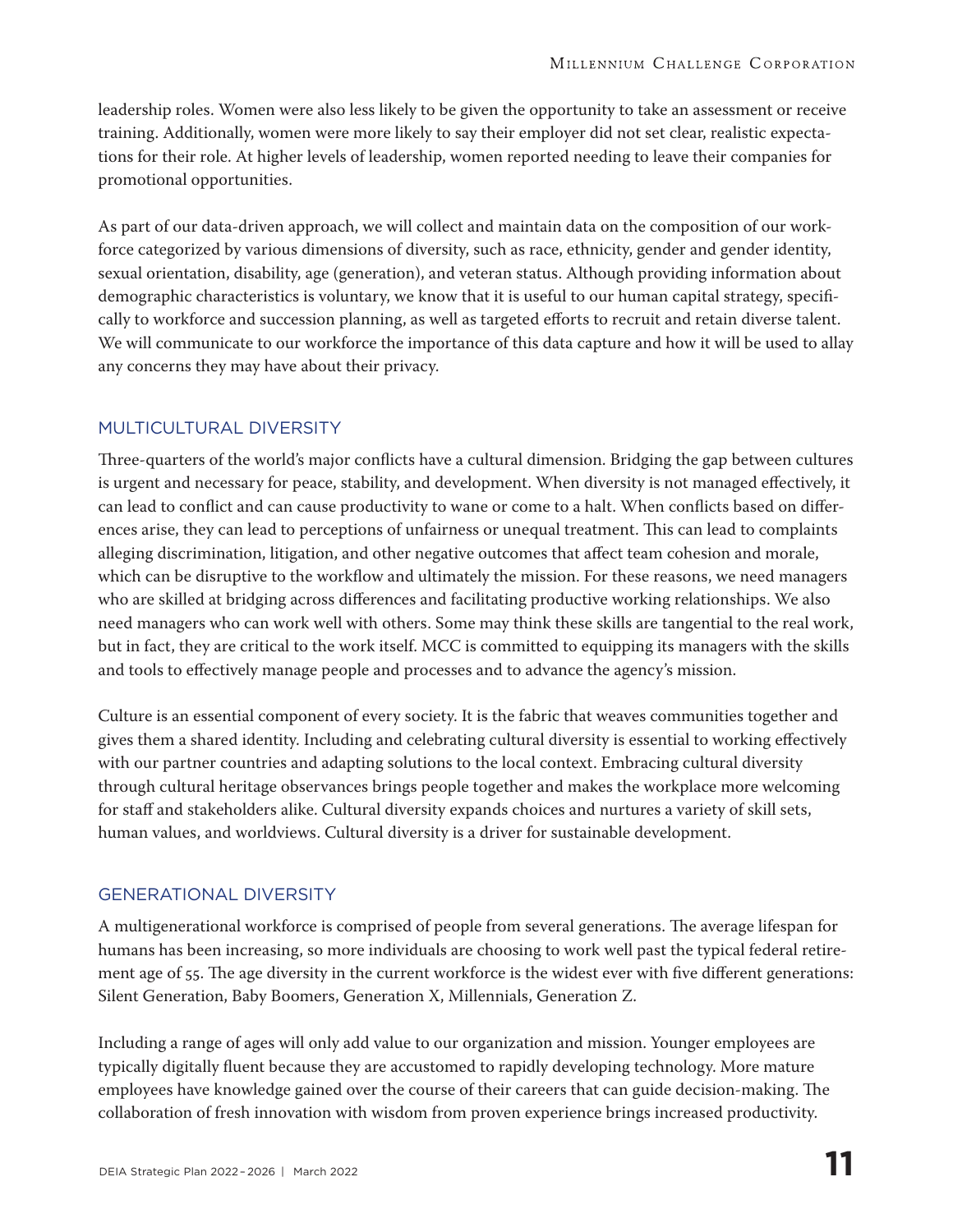# <span id="page-15-0"></span>SUPPLIER DIVERSITY

In accordance with management direction in OMB Memorandum M-22-03, Advancing Equity in Procurement (December 2, 2021), Chief Human Capital Officers should work with covered officials of their Senior Executive Service (SES) to ensure their performance plans address progress towards agency achievement of the small business contracting goal, as well as each of the four socioeconomic small business goals in the Small Business Act.

Each year, the Federal Government spends more than \$650 billion, making it the largest consumer of goods and services in the world. This spending is a powerful tool to support small business growth and build generational wealth throughout the United States, this includes firms owned by underrepresented individuals. Executive Order 13985 on Advancing Racial Equity and Support for Underserved Communities requires agencies to identify and address barriers underserved communities face in achieving full and equal participation in the Federal marketplace. Since 2005, MCC has awarded 40 percent of its MCC-managed contracting dollars to small businesses, 10 percent to woman-owned small businesses, and 9 percent to small, disadvantaged businesses.

Supplier diversity emphasizes the creation of a diverse supply chain that works to secure the inclusion of diverse groups in the procurement plans for government, not-for-profits, and private industry.

Supplier diversity is also the business practice of intentionally and consistently including small- and diverse-owned businesses in an organization's procurement activities to improve bottom-line results. Moving forward, MCC will seek additional opportunities to further diversify the agency's suppliers.

# INCLUSIVE WORKPLACE CULTURE

A recent study published in the MIT Sloan Management Review found that a toxic corporate culture is the strongest predictor of industry-adjusted attrition and is ten times more predictive of turnover than compensation. The analysis by Donald Sull, Charles Sull, and Ben Zweig found that the leading elements contributing to toxic cultures include failure to promote diversity, equity, and inclusion; workers feeling disrespected; and unethical behavior. Interestingly, the researchers also found that company-organized social events, including happy hours, team-building excursions, potluck dinners, and other activities outside the workplace are a key element of a healthy corporate culture and are correlated with higher rates of retention. <sup>4</sup> Organizing fun social events is a low-cost way to reinforce corporate culture as employees return to the office, and it strengthens employees' personal connections to their team members.

MCC will work to foster an inclusive workplace culture that is built on psychological safety and allows everybody to be their authentic, best selves. To build that environment we must be aware of potential barriers. Barriers can block our ability to form inclusive workplaces; and therefore, must be identified and removed. Barriers limit us from achieving our full potential and can limit or prevent us from achieving equality. Barriers are often structural, but they can be attitudinal as well.

<sup>4</sup> Sull, C., & amp; Sull, D. (2022, January 11). Toxic culture is driving the great resignation. MIT Sloan Management Review. Retrieved May 12, 2022, from <https://sloanreview.mit.edu/article/toxic-culture-is-driving-the-great-resignation/>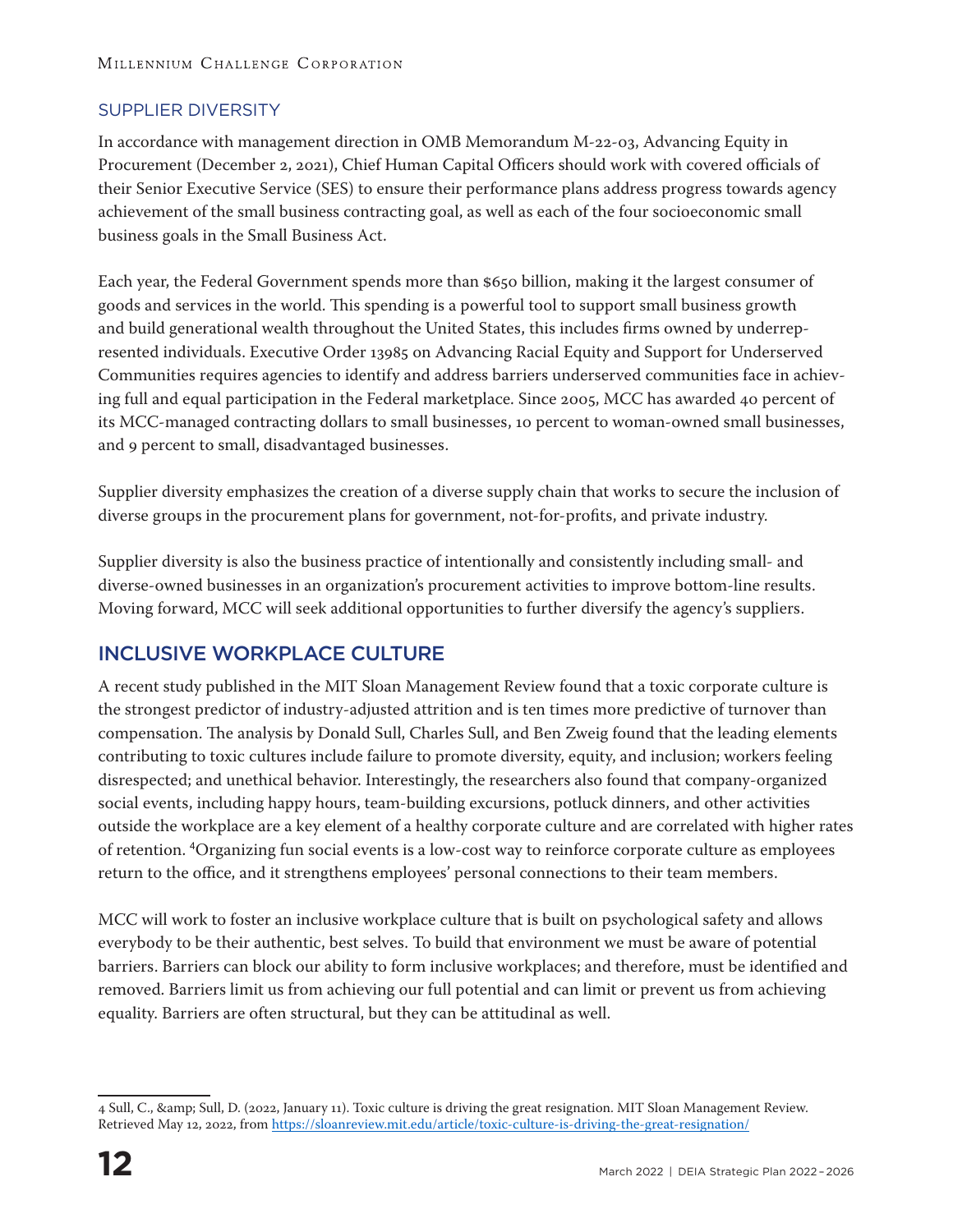<span id="page-16-0"></span>A barrier can be a system, an affiliation, or even an individual. When structural barriers are combined with individual biases, the outcomes can be even more detrimental because together those impediments become reinforced and entrenched in a way that makes them difficult to spot and remove.

It is important that we be intentional in listening to our staff about the things they perceive as getting in the way of their progressing and thriving at work. We will do this through employee viewpoint and other surveys, listening sessions, focus groups, and other feedback loops. We will also educate staff about the unconscious biases we all have and how to detect and mitigate them as a necessary step in eradicating barriers.

## EMPLOYEE EXPERIENCE

MCC will take an expansive and holistic view of the employee experience and work to create memorable, positive experiences at every step in the employee journey. These moments create an emotional connection between employees and the organization — and they start before hiring and continue long after departure. When the experience is good, employees are fully committed. When it's bad, they either leave or stay, in which case productivity may wane.

Employees want to be part of a healthy culture that recognizes their individual needs and ambitions. Today's employees have an entrepreneurial mindset and like their employers they also expect a return on their investment – beyond their salaries. They want to feel a sense of purpose in their work and its contribution to the broader mission of the organization.

Employees at organizations with positive employee experiences feel aligned with each other, leadership, and the organization's values. They collaborate and communicate seamlessly across branches, departments, and age groups. Employees enjoy frequent feedback on their work from both leaders and colleagues and feel appreciated and recognized for their work. They feel equipped to excel in their work because of effective tools and processes. And overall, there is a positive perception of leadership. This sense of belonging also extends to allyship and Employee Resource Groups (ERG). People in places where allyship is encouraged are twice as likely to feel like they belong. A study by Change Catalyst found that people in places where allyship is encouraged are twice as likely to feel like they belong. Specifically, underrepresented groups that include women, Black people, LGBTQIA+ and those with disabilities reported that when they have an ally in the workplace, they are more than 1.5x likely to feel safe.<sup>5</sup>

An ERG is an employee-led group that fosters inclusivity and builds community. This employee group also provides personal and professional support to its members. ERGs support underrepresented employees in the workplace. Employees who lead and take part in ERGs share certain things in common. For example, ERGs at MCC include a Women's Leadership Group as well as a Family Group focused on work-life balance and family friendly policies.

ERGs are meant to be supportive rather than exclusive. The idea is to narrow the focus enough to effectively support groups that are underrepresented and whose needs and concerns might not be well-reflect-

<sup>5</sup> Zalis, S. (2021, November 10). Why allyship is good for business. Forbes. Retrieved May 12, 2022, from [https://www.forbes.com/](https://www.forbes.com/sites/shelleyzalis/2021/11/10/why-allyship-is-good-for-business/?sh=1b3becc21a45) [sites/shelleyzalis/2021/11/10/why-allyship-is-good-for-business/?sh=1b3becc21a45](https://www.forbes.com/sites/shelleyzalis/2021/11/10/why-allyship-is-good-for-business/?sh=1b3becc21a45)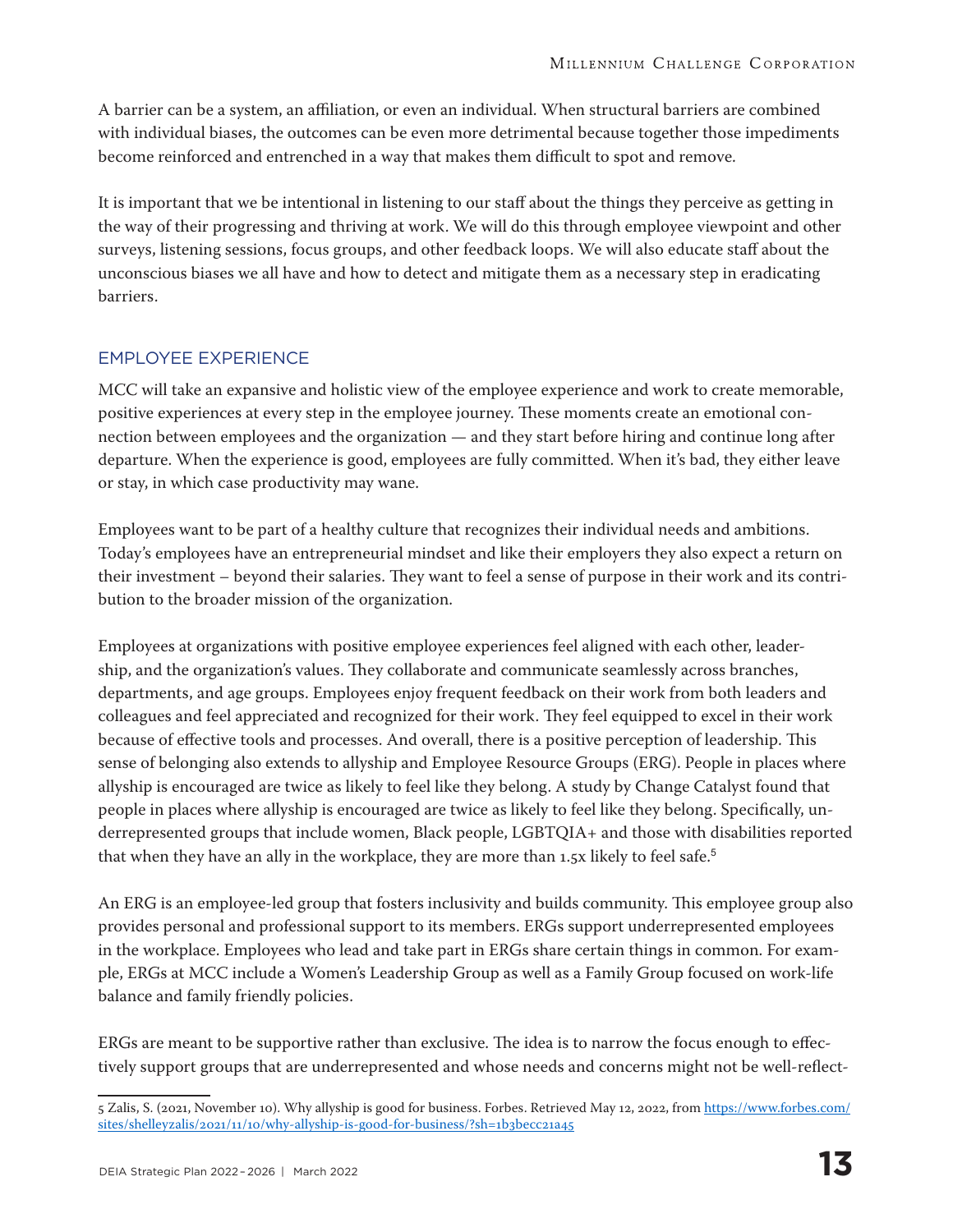<span id="page-17-0"></span>ed in company policy otherwise. At the same time, ERGs want to help connect members into the larger organization. Encouraging allyship is another important role for ERGs. Allies could receive invitations to join the ERG to support their colleagues.

## EMPLOYEE RETENTION

An organization's ability to attract and retain diverse candidates largely depends on creating an inclusive environment where people feel they can grow and thrive. Yet only 27 percent of the organizations surveyed feel that inclusion is a strong part of their organization's culture and values, revealing that organizations may not be achieving the full benefits of a diverse and inclusive culture $^{\rm 6}.$ 

Employee retention is a set of tactics and strategies aimed at optimizing your workplace to improve employee satisfaction and the employee experience so that they can thrive at your organization and not leave the organization. Minority leaders are at a greater risk of departure. Organizations should not only pay attention to hiring for diversity; they should also focus on retaining diverse talent.7

# EXECUTIVE INCLUSION & DIVERSITY COUNCIL

Led by MCC's CDO, the Executive I&D Council is representative of the departments and offices across the agency so that all voices are heard. The Council also has an executive sponsor who is a vice president of an agency department. There are 13 members on the Council, and we plan to expand membership to a total of 16.

According to the charter, the Council membership should not fall below ten members and should not exceed 20 members at any given time. The Council will use as its governance guidepost EO 14035 to advance DEIA in the Federal workforce and other related laws, regulations, and policies.

The Council will help steer MCC's DEIA strategy by connecting those activities to broader data-driven and results-oriented strategies. The Council workgroups are organized around several of MCC's work streams, which also align with the government wide DEIA Strategic Plan pursuant to EO 14035. The Council workgroups will help formulate and execute the Plan. This is the primary way that we will ensure an integrated approach to DEIA.

# DEIA FOCUS AREAS & ACTION PLAN

Focus Area 1: Leadership & Accountability

Goal:

• MCC leadership provides agency-wide ownership and accountability for MCC's DEIA strategy and results.

<sup>6</sup> Neal, S., & Boatman, J. (2020). Inclusion report 2020: Part of the global leadership forecast series. DDI. Retrieved May 12, 2022, from <https://www.ddiworld.com/research/inclusion-report>

<sup>7</sup> media.ddiworld.com/research/GLF\_DiversityandInclusionReport\_2020.pdf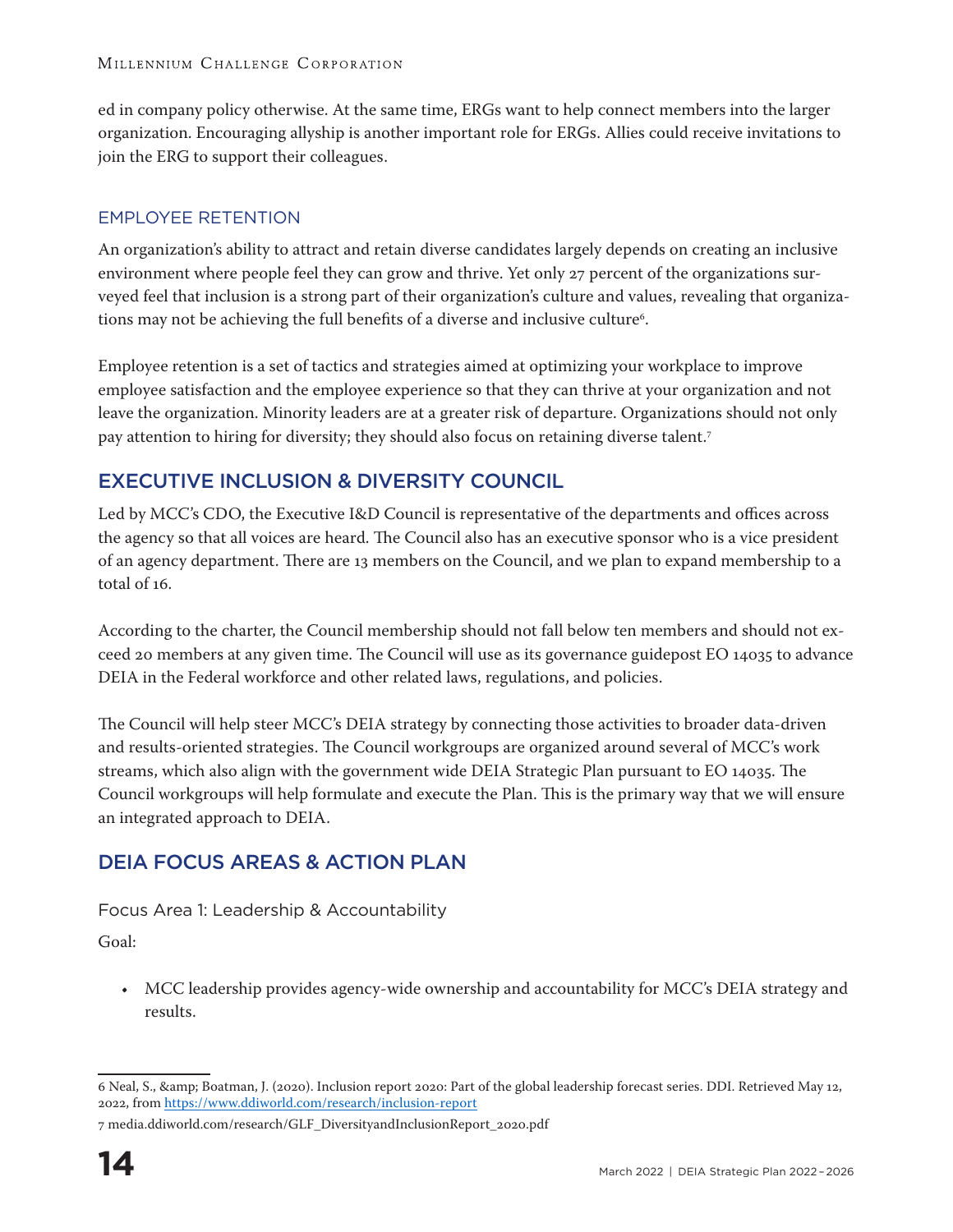#### Actions:

- Formulate the I&D Council charter and governance documents.
- Recruit members to backfill positions when a Council seat becomes vacant.
- Partner with sister agencies and coalitions to glean promising practices and leverage efforts to advance DEIA.
- Lead a needs assessment to inform MCC's DEIA priorities.
- Assist in formulating MCC's DEIA policy statement.
- Steer the work of the workgroups.
- Coordinate in the preparation of the agency's DEIA Strategic Plan and other strategic documents.
- Coordinate with the CDO and the CRO on risk mitigation strategies for DEIA risks.
- Establish objectives and measures in collaboration with Human Resources to hold the agency leaders accountable for demonstrating full commitment to advancing DEIA.
- Promote DEIA programs, activities, and initiatives to staff and colleagues.
- Assist with overall messaging about DEIA.

#### Focus Area 2: DEIA Data Collection, Assessment & Reporting

Goal:

• Leaders and managers use DEIA data to make evidence-based decisions with transparency.

#### Actions:

- Develop a comprehensive data collection plan (referencing existing agency data and data to be collected through an agency survey), in coordination with Human Resources and the CDO, to capture DEIA data needed to establish a baseline on each focus area while ensuring that PII is protected. The other workgroup leads will provide this workgroup with the data they would like to capture to analyze and track improvements in their areas. At a minimum, data will be collected on policies and practices related to recruitment, retention, advancement, performance and recognition, equity (including pay equity), and vendor diversity.
- Establish a baseline for assessing each focus area's starting point and desired end state based on the stated goals.
- Identify the appropriate systems, technologies, and tools to use for data collection and analysis, if applicable.
- Determine the appropriate DEIA reporting format and frequency.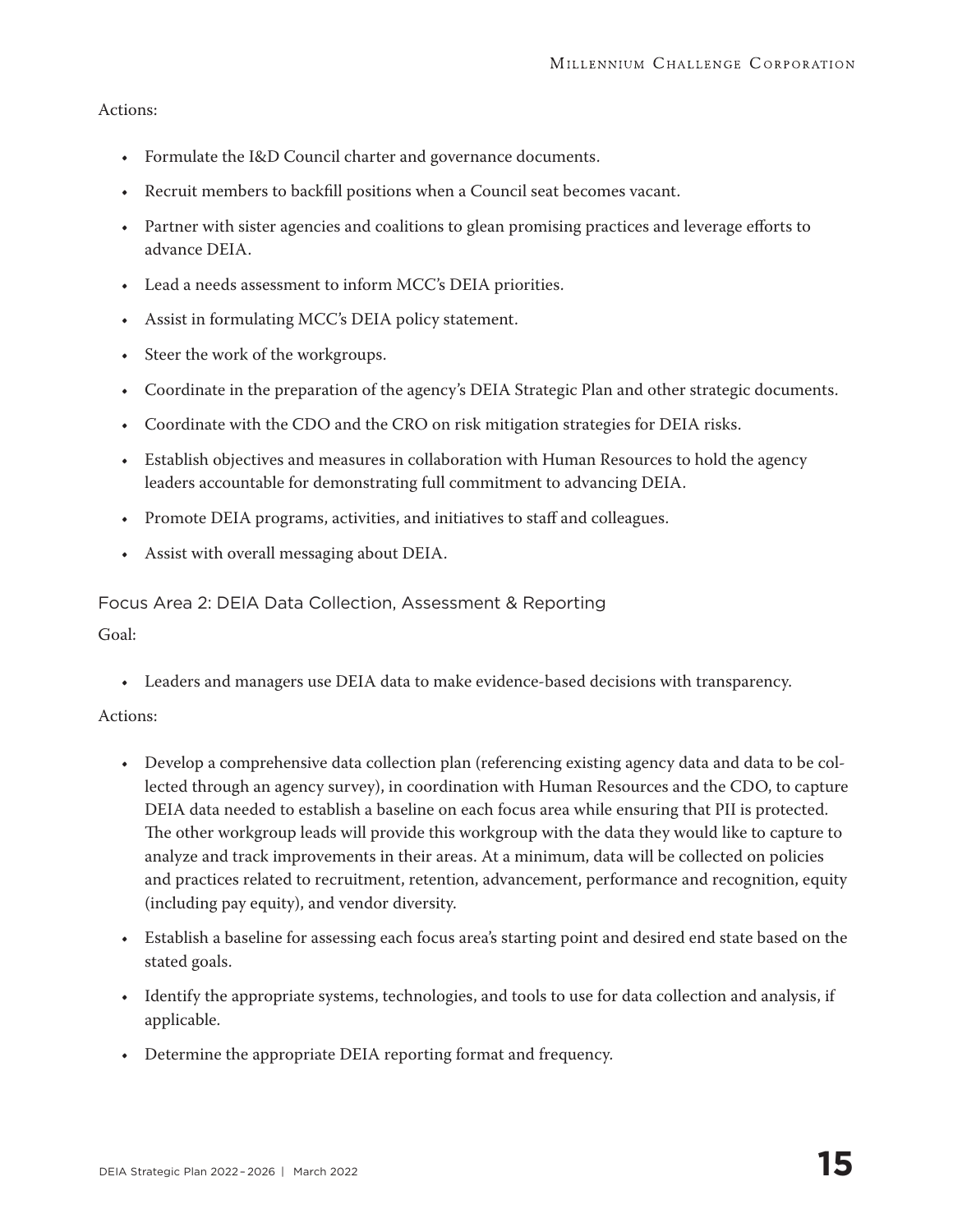# Focus Area 3: Recruitment of a Diverse Talent Focusing on Underserved Communities Goal:

• Effective strategies are used to attract, recruit, retain, develop, and advance diverse talent at all levels throughout the agency and objective measures for evaluating effectiveness.

## Actions:

- Integrate DEIA strategy, in collaboration with Human Resources, into the agency's human capital strategy and future of work plans.
- Maximize opportunities to hire candidates at the entry level, such as Pathways Programs, Presidential Management Fellows, the International Career Advancement Program (ICAP), etc.
- Examine the agency's security clearance process in collaboration with the Domestic and International Security Office to identify and eradicate any discriminatory practices.
- Examine the agency's recruitment practices in collaboration with Human Resources to determine if they are effective at reaching a diverse pool of candidates.
- Update MCC's website and USAJobs Opportunity Announcements to more effectively communicate the inclusive work environment to attract diverse talent.
- Continue to partner with Congressional and Public Affairs and Human Resources to post MCC vacancies on job boards where diverse candidates are more likely to see our job ads, such as LinkedIn, Facebook, Instagram, Twitter, etc., that incorporate a focus on diversity.
- Continue to build relationships with Minority Institutions of Higher Education, including Historically Black Colleges and Universities, Hispanic Serving Institutions, Tribal Colleges, Workforce Recruitment Program for Disabled Students, Gallaudet University, etc.
- Establish relationships with professional associations and affinity groups that serve underserved communities (underrepresented minority groups).
- Target recruitment strategies to attract multiple generations in the workforce, including Millennials and Gen Z candidates.
- Develop a comprehensive framework for talent pipeline management, including the use of special hiring authorities and other unorthodox methods in compliance with federal guidelines.
- Review applicant flow data to determine whether recruitment and outreach is reaching demographics.
- Ensure interview panels are diverse.
- Incorporate DEIA into agency and department onboarding process and materials.
- Offer best practices and training to selecting officials on the impact of bias in the hiring process.
- Examine the entire application process, from the vacancy announcement phase through onboarding, for bias. Create a checklist for each stage of the process to identify and remove bias.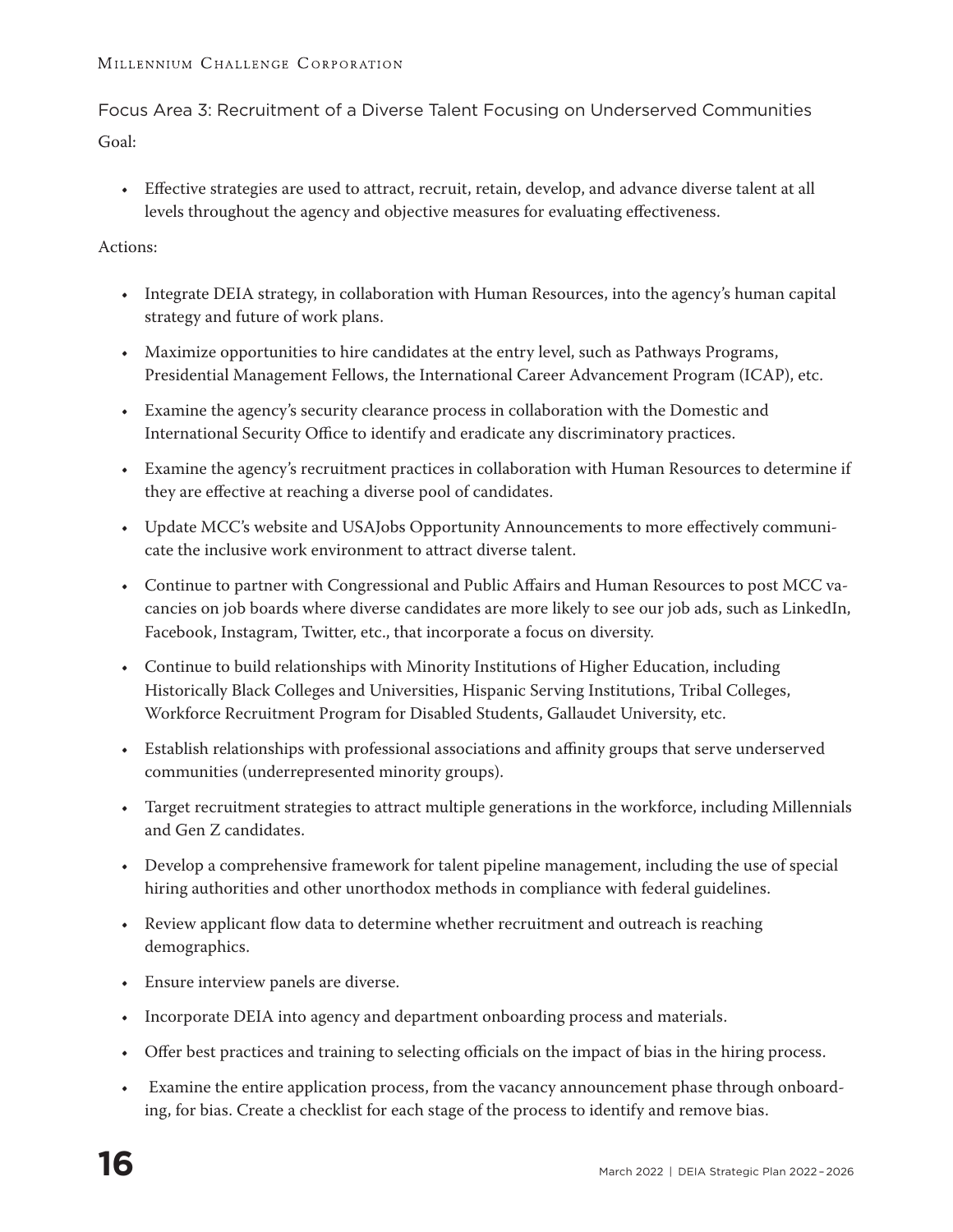#### Focus Area 4: Professional Development & Advancement

Goal:

• MCC has established professional development programs that equip staff with the requisite skills to advance their careers.

#### Actions:

- Identify learning and development opportunities to develop MCC's diverse workforce through mentorship programs, coaching programs, and ICAP.
- Consolidate DEIA into promotion and professional development processes to facilitate advancement within MCC's workforce. Assess succession plans to prioritize diversifying the workforce at all levels through targeted learning and development opportunities.
- Establish career paths to help employees see career advancement opportunities.

#### Focus Area 5: Performance Management & Recognition

Goal:

• DEIA is integrated into performance and recognition processes to ensure fair and objective outcomes with accountability for demonstrating DEIA results.

Actions:

- Conduct an agency-wide review of the performance appraisal system.
- Integrate DEIA into performance and recognition processes to provide a reasonable assurance of fair and objective outcomes.
- Develop performance measures to gauge progress and effectiveness.
- Establish a DEIA competency framework that contains inclusive, cultural, and emotional intelligence.
- Establish award criteria and nomination procedures to reward successful achievements in DEIA.

## Focus Area 6: Workplace Safety, Culture & Engagement (Inclusion)

Goal:

• An inclusive workplace culture in which all staff feel a sense of belonging and purpose; can be their authentic, best selves; and can productively contribute to MCC's mission.

Actions:

• Promote a workplace environment that is free of harassment, discrimination, bullying, and all forms of non-inclusive behaviors.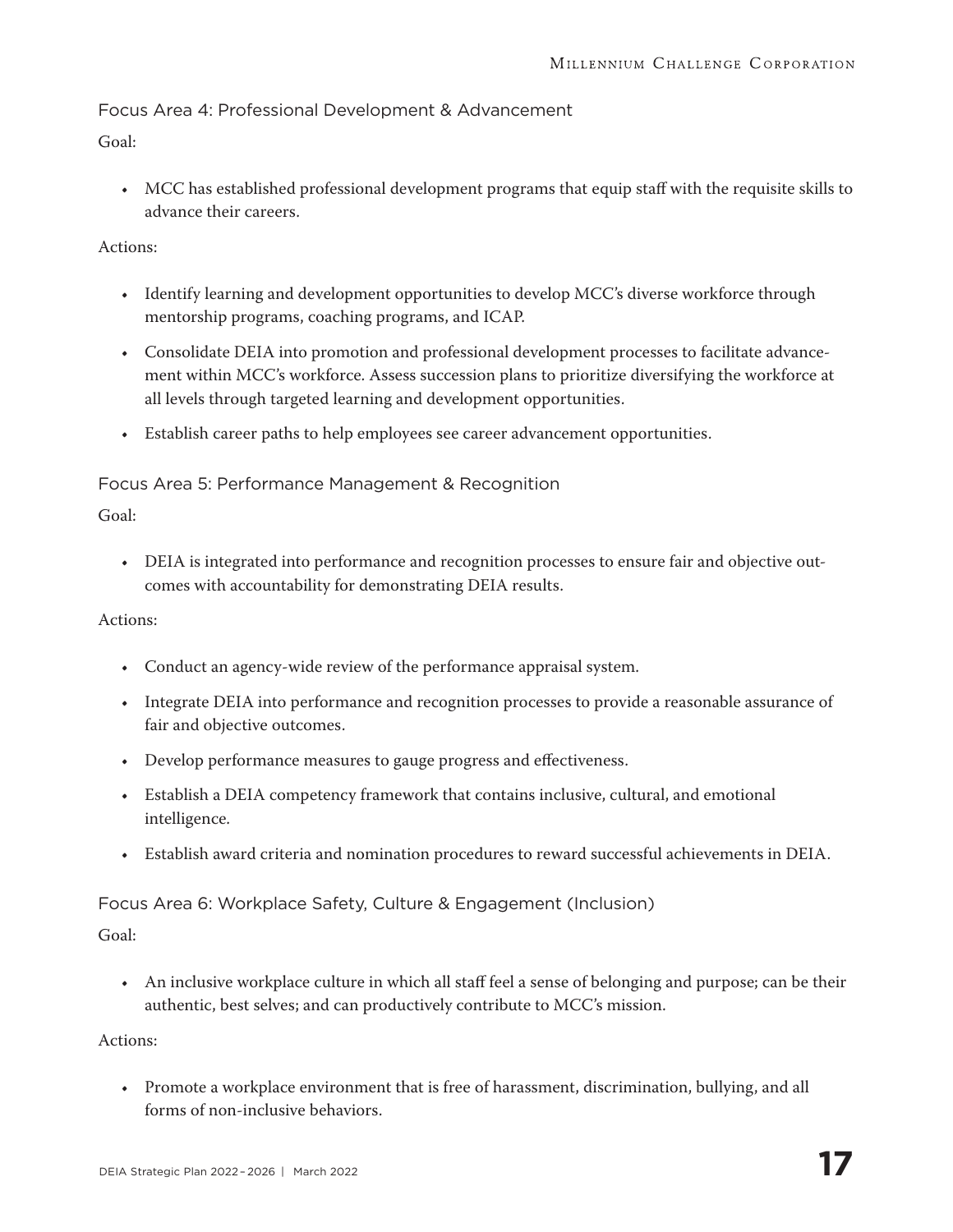- Promote the use of inclusive language or gender-neutral language, including inclusive pronouns.
- Support initiatives that foster an inclusive workplace culture, such as the psychological safety pilot and psychological safety agreements and the inclusion café – a brave space for courageous conversations.
- Support the implementation of a survey assessment that captures employee sentiment regarding DEIA with a focus on inclusion and belonging.
- Coordinate with the Future of Work Team to explore and implement work-life wellness and work flexibility programs. Educate staff on the benefits and services available to support work-life balance and career management to help them feel more connected and engaged with MCC in a hybrid work environment.
- Support the establishment of ERGs for employee engagement and belonging among groups based on their affinity and that also add value as a feedback loop to leadership. ERGs have proven effective in helping with employee recruitment and retention of diverse employees.
- Establish an allyship ERG.
- Continue to promote and celebrate diversity through the SEP cultural observances.

Focus Area 7: Advancing Equity (Including Pay Equity) for Underserved Communities, Including Employees with Disabilities, LGBTQ+

Goals:

- Employees perceive they are treated fairly and have equal opportunities to learn and grow at MCC irrespective of their race, ethnicity, ability, sexual orientation, or any other dimension of diversity.
- Employees have a reasonable expectation that staff will be held accountable for behaving in a biased, unfair, inappropriate, harassing, and discriminatory manner in violation of MCC's policies.

Actions:

- Establish a scoring rubric or equity score card to assess MCC's progress towards achieving equity.
- Conduct an equity study that includes an examination of pay and other forms of equity across multiple diversity dimensions, including race, ethnicity, gender, and disability status, sexual orientation, and gender identity.
- Perform barrier and equity analyses to detect and remove any barriers that might exist.
- Ensure that MCC complies with Section 508 of the Rehabilitation Act in all forms of information technology across all platforms.
- Implement the use of gender markers and pronouns that respect members of this community.

Focus Area 8: Supplier Diversity Goals: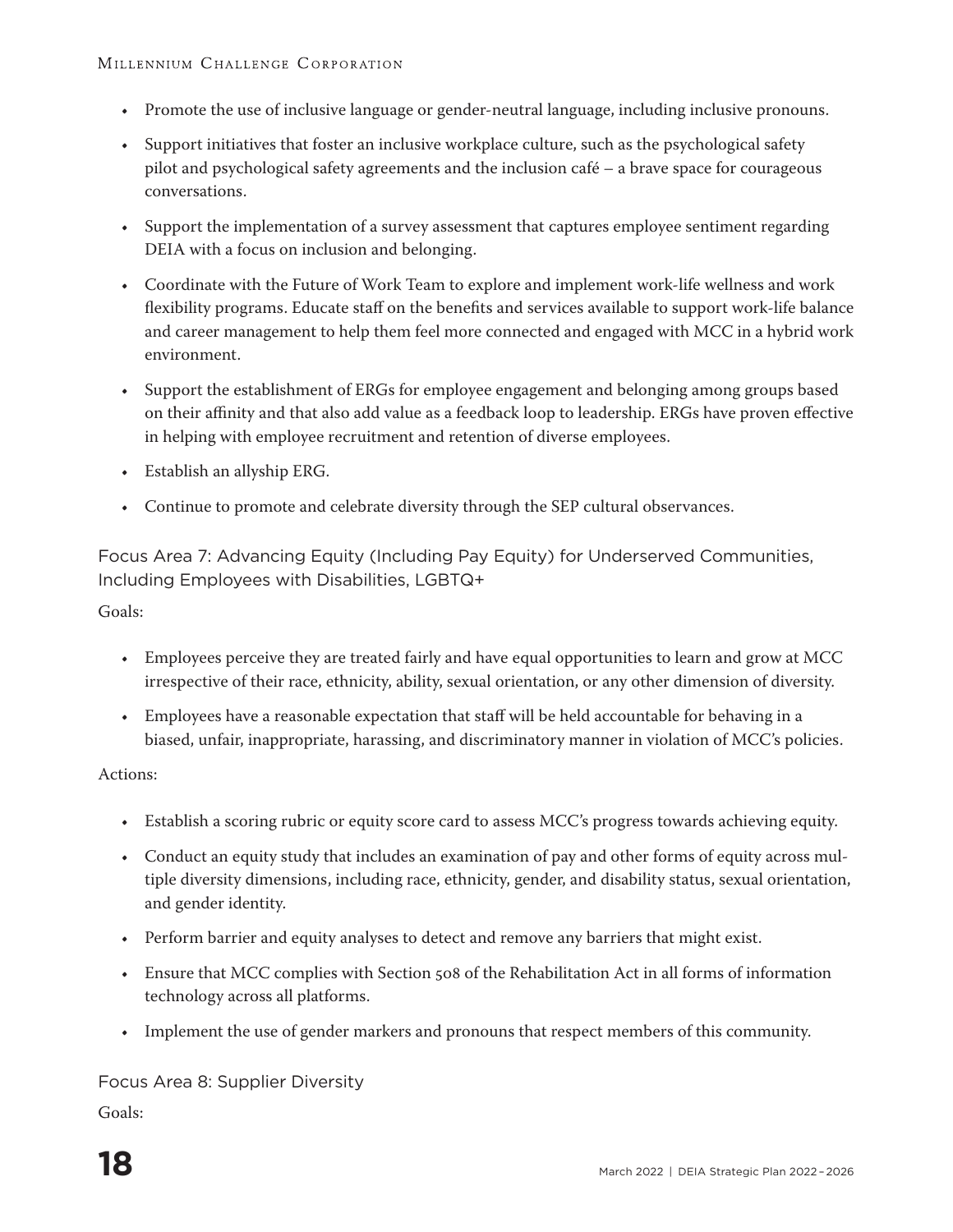<span id="page-22-0"></span>• Opportunities for underserved communities to contract with MCC are maximized. Communities include small and disadvantaged businesses, as well as minority-, women-, service-disabled-, and LGBTQ+-owned enterprises.

Actions:

- Utilize small and disadvantaged businesses whenever possible.
- Incorporate DEIA into procurement and acquisition strategies to obtain goods and services from small and disadvantaged businesses.
- Require MCC's partners to further diversity and inclusion in their work.

## DEIA COMPETENCY FRAMEWORK

Leveraging Diversity is a sub element under executive core qualification #2: Leading People, which the U.S. Office of Personnel Management has identified as a critical leadership skill for members of the senior executive service in the Federal Government.

MCC will establish a DEIA competency framework that uses a science-based approach to learning. This framework is just one element of a broader integrated approach to advance DEIA. It will identify the skills that are required to successfully lead a diverse workforce and to foster an inclusive workplace culture built on psychological safety and trust. The framework will map to certain behaviors and performance elements enabling accountability and results enabling us to recognize achievements in DEIA and reward them. This is an example of how MCC will demonstrate its commitment by tying DEIA to performance, and this is how we progress in the maturity model.

Research shows that one and done training is ineffective at changing behaviors and that training on unconscious bias can create a backlash. Yet recent research reveals that when training is part of an integrated approach that looks at changing policies, processes, and systems to remove barriers to inclusion, such as biases, it is much more effective. <sup>8</sup>

We must think differently about diversity and managing diversity if we expect different results than what we've been getting. While diversity is inherent in what everyone brings to the workplace, the skill to manage diversity is not, and it must be learned the same as any other discipline where knowledge and application are required. Effectively managing diversity can pay off in innovation, productivity, and improved performance. The research is abundant on the benefits of diversity.

An effective solution covers all aspects of an organization—its culture, structure, policies, processes, people, and practices. MCC will apply a comprehensive approach with multiple efforts to drive and sustain the desired outcomes. This requires a long-term commitment.

<sup>8</sup> Lindsey, A., King, E., Membere, A., & amp; Cheung, H. K. (2017, July 28). Two types of diversity training that really work. Harvard Business Review. Retrieved May 12, 2022, from<https://hbr.org/2017/07/two-types-of-diversity-training-that-really-work>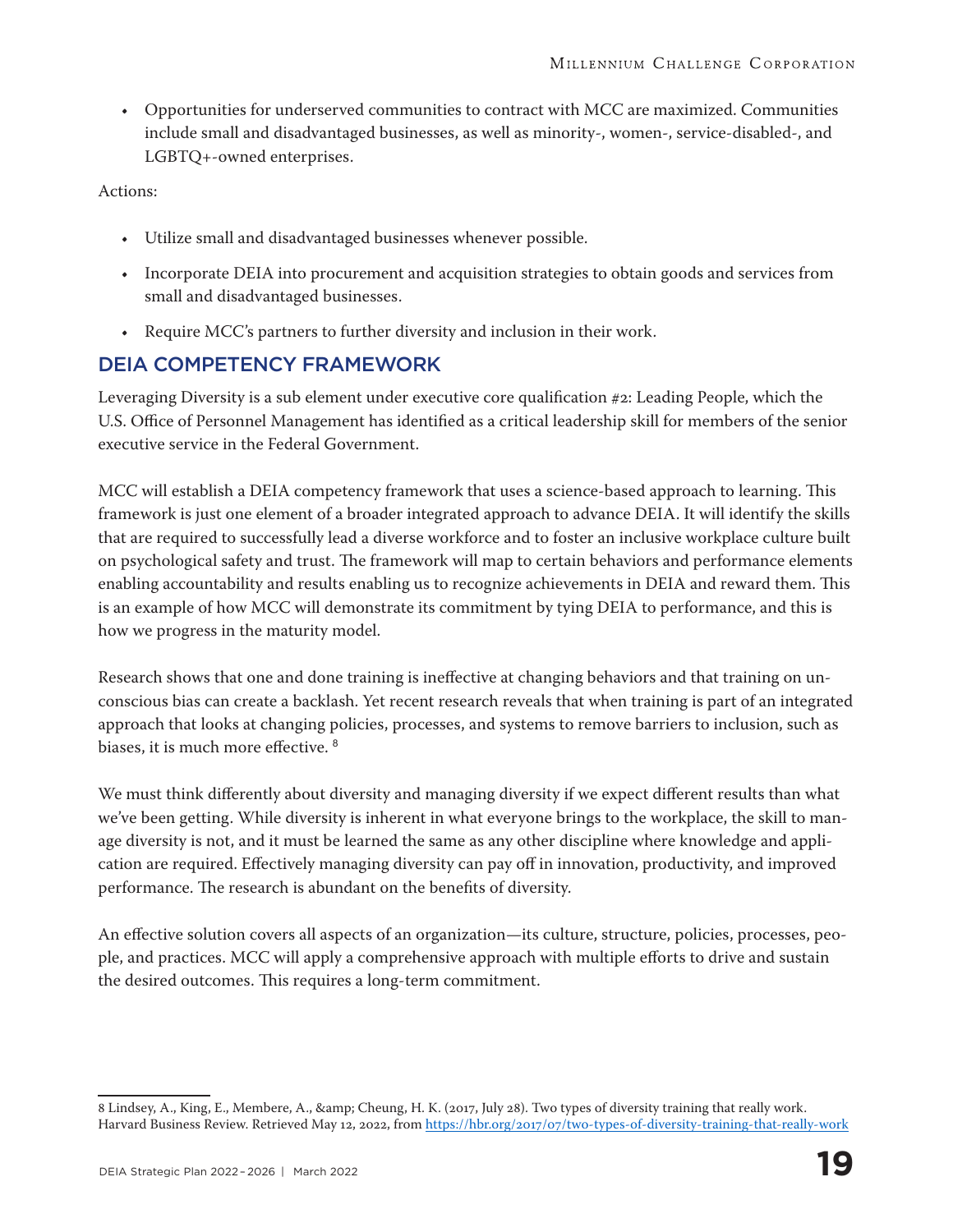<span id="page-23-0"></span>A good change management model should enable change to occur at three levels: 1) individual, 2) interpersonal, and 3) institutional. Another way to say this is self, others, and systems. For the change to take hold and be sustained, it must cut across all three levels:

- 1. Change at an individual level or that takes place within the individual, which usually occurs through self-awareness or when insights emerge through learning.
- 2. Change at an interpersonal level that occurs among others, such as in a team setting.
- 3. Change at an institutional (systemic) level.

Another way to think about this is structural change that affects the entire enterprise, such as when a new technology is implemented. It's important to know that although structurally a policy may apply to everyone equally, there may not be equal outcomes, and that's where equity factors in.

Change doesn't have to be fraught with fear, uncertainty, or discomfort. The change can be small and incremental, such as in personal habit formation. Ideally, the learning must apply to all three aspects for optimal results. Neuroscience research on how people learn indicates that most people learn best and knowledge is retained when the learning is spaced out and offered in small chunks; this is called micro-learning. MCC's CDO will work with the Learning and Development staff to design a DEIA competency framework that uses the latest research on how people learn and change their behaviors to include key behavioral indicators for performance management.

## INCLUSIVE INTELLIGENCE CURRICULUM

In addition to the competency framework, MCC will establish learning content that centers on three aspects of interpersonal skills to enable productive working relationships: Inclusive Intelligence, Cultural Intelligence, and Emotional Intelligence.

Inclusive Intelligence (IQ) is a person's ability to incorporate others consistently and successfully into their group. When inclusive behaviors are repeated and reinforced in an organization, the culture becomes increasingly inclusive and engaging which results in high performance. Inclusive behaviors include fair, open, cooperative, supportive, and empowering to name a few. Inclusive habits lead to increased teamwork and better retention, innovation, and productivity in the workplace.

Cultural Intelligence (CQ) is the capability to relate and work effectively in culturally diverse situations. CQ enables us to interact effectively with people from different cultures. An organization is only as good as its culture and cultivating a healthy workplace culture is everybody's responsibility. This competency will enable employees to understand the perceptual, institutional, and psychological processes that impact the way people interact with each other.

Emotional Intelligence (EQ) is the ability to manage both your own emotions and understand the emotions of people around you. There are five key elements to EQ: self-awareness, self-regulation, motivation, empathy, and social skills. People with high EQ can identify how they are feeling, what those feelings mean, and how those emotions impact their behavior and other people. By identifying the emotions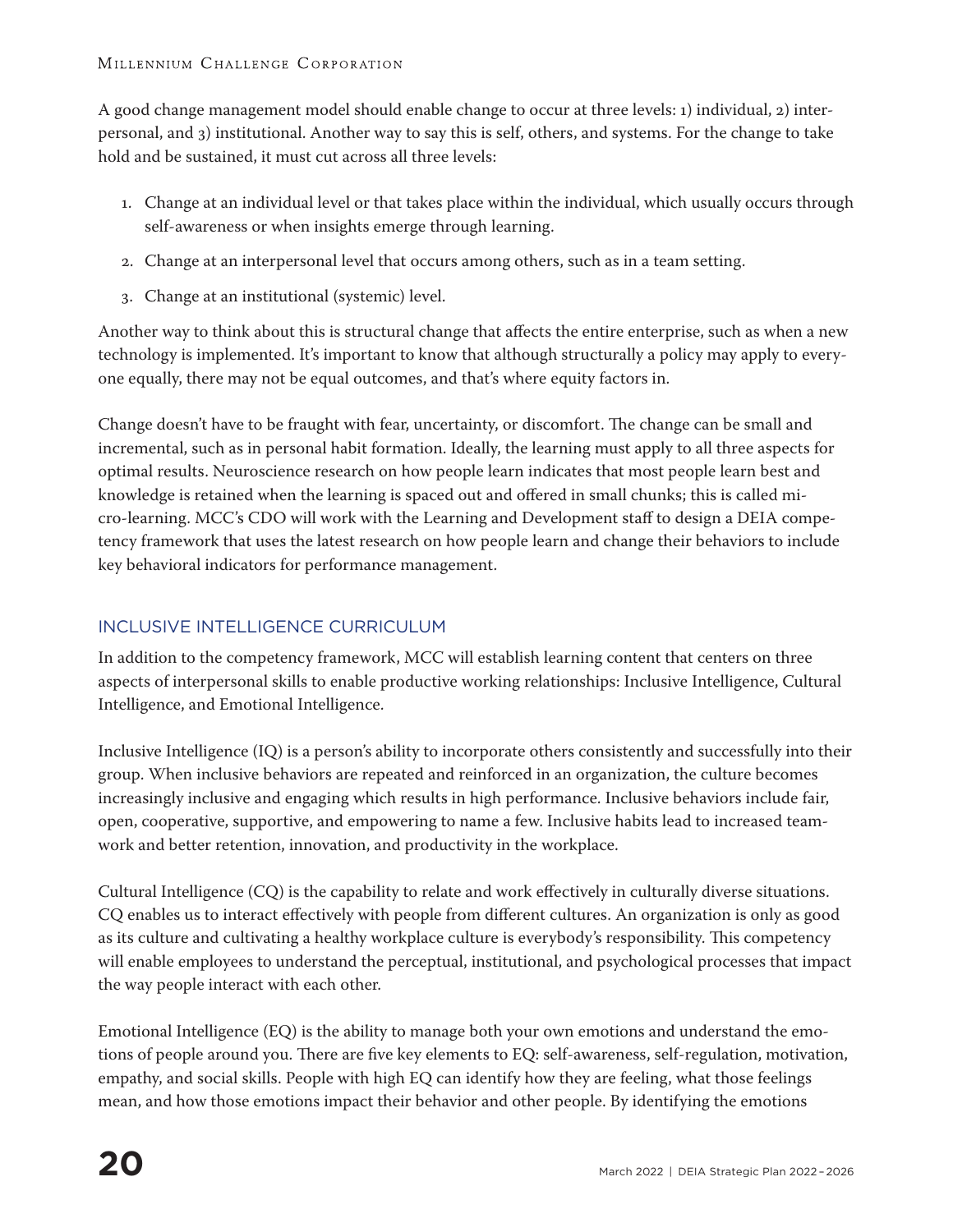<span id="page-24-0"></span>behind the behavior, you'll have a better understanding of others and how to best interact with them. High EQ overlaps with strong interpersonal skills, especially in the areas of conflict management and communication, which are crucial skills in the workplace.

Required DEIA training should include, but is not limited to, empathy, growth mindset, managing diversity, cultural humility, curiosity, and allyship.

Another educational component MCC has in our toolkit are SEP observances, also called "Heritage Month" observances, and international days.

According to the United Nations, "International days and weeks are occasions to educate the public on issues of concern, to mobilize political will and resources to address global problems, and to celebrate and reinforce achievements of humanity."

# DEIA STRATEGIC INITIATIVES

Culture consists of three main elements: behaviors, systems, and practices that are guided by an overarching set of values. The goal is for our culture to reflect our values. The following strategic initiatives are designed to cultivate a culture of care and compassion at MCC and will be built on psychological safety, trust, inclusion, belonging, and workplace wellness. We intend for these efforts to not only be sustainable but regenerative and transformational. In coordination with the work of MCC's I&D Council, we will focus much of our effort on an inclusive organizational culture.

## Psychological Safety Pilot Initiative

Psychological safety – an environment in which people believe that they can speak up candidly with ideas, questions, concerns, and even mistakes – is vital to leveraging the benefits of diversity because it can help make inclusion a reality. Inclusion is more likely to be experienced as real when a workplace is higher in psychological safety because diverse perspectives are more likely to be heard. Diverse perspectives cannot be heard if they are not expressed, which is where psychological safety comes in. It is difficult to feel a sense of belonging when one feels psychologically unsafe. Psychological safety is about enabling candor. Inclusion is necessary for mutual learning, and mutual learning is necessary in today's knowledge economy. Extensive academic literature on psychological safety has demonstrated its powerful association with learning and performance in teams and organizations.

## Inclusion Café Initiative

MCC will build its capacity for courageous conversations at work. One of the most influential ways we can practice inclusive behavior at our workplace is by talking about diverse topics that broaden our perspectives and practice empathy to foster inclusive behavior. Advanced levels of equity, inclusion, and intercultural fluency within an organization requires difficult conversations about high-risk topics.

While many organizations view these topics as third-rail or intrusive, MCC will not shy away from the tough, hard-to-hear subjects. With the onset of the pandemic, more of our personal views are blending into our work lives, and we need to be equipped to handle our new normal. DEIA-related topics center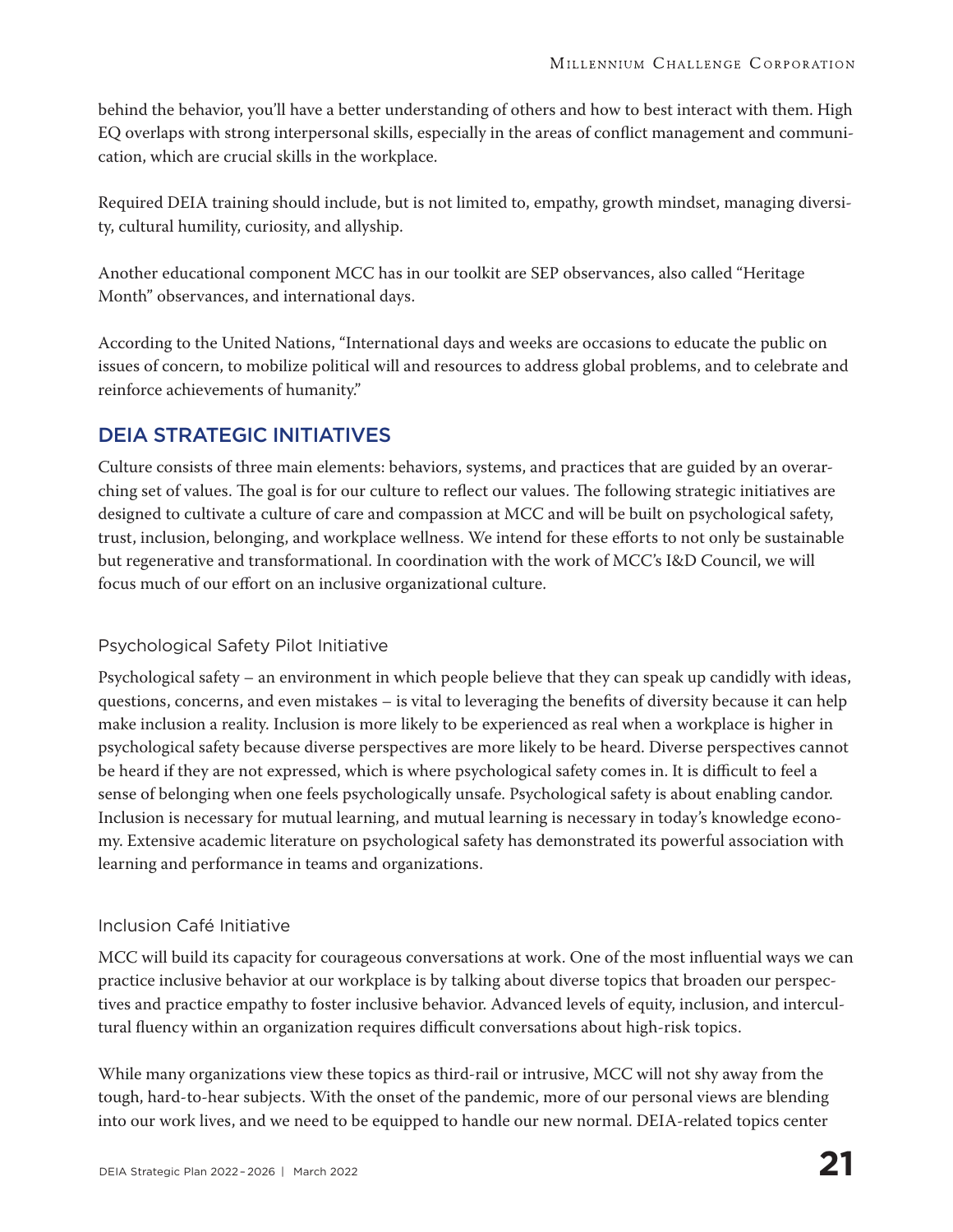<span id="page-25-0"></span>on our identities and sense of belonging, and if we embrace people being their authentic selves at work, we must create space for such conversations to be held responsibly and skillfully. The Inclusion Café is a hosted space to be in inquiry together. As we hold *"brave space"* for courageous conversations, we simultaneously hold ourselves accountable to one another and the environment that we work in together – whether virtually or in person.

## Building Belonging in the Workplace Initiative

Organizations with embracive cultures reap the benefits of employees who are fully engaged, care about their work, and love what they do. Research shows a culture of belonging is based on being:

- Connected to the people we work with, our leaders, and the organization.
- Respected by the people we work with and our leaders.
- Protected by the promise that we are safe to be and to express ourselves freely.

# GLOSSARY OF TERMS

- **Bias** A prejudice in favor of or against a thing, person, or group compared with another, usually in a way that is considered unfair. Biases may be held by an individual, group, or institution and can have negative effects.
	- *Conscious or explicit bias* is when individuals are aware of their prejudices and attitudes toward certain groups. This can take the form of overt racism or discriminatory behaviors.
	- *Unconscious or implicit bias* is when individuals are unaware of their hidden biases.
- **Belonging** Feeling valued through positive connections with others and able to bring your authentic self to work.
- **Colonialism** The policy or practice of acquiring full or partial political control over another country, occupying it with settlers, and exploiting it economically.
- **Psychological Safety** A shared belief that the team is safe for interpersonal risk taking. Being able to show and employ oneself without fear of negative consequences of self-image, status, or career (Kahn 1990, p. 708).
- **Employee Experience** The sum of all experiences an employee has with their employer over the duration of their relationship. Encapsulates what people encounter and observe over the course of their tenure at an organization.
- **Employee Engagement** The degree to which employees are committed to helping their organization achieve its goals. It's demonstrated by how employees think, feel, and act, as well as the emotional connection employees feel towards their employer.
- **Diverse Spend** The procurement dollars spent solely with small and diverse businesses often expressed in a dollar amount or percentage of total procurement spent.
- **Cognitive Diversity** The variety of people with different thought patterns, ideas, problem-solving methods, and mental perspectives.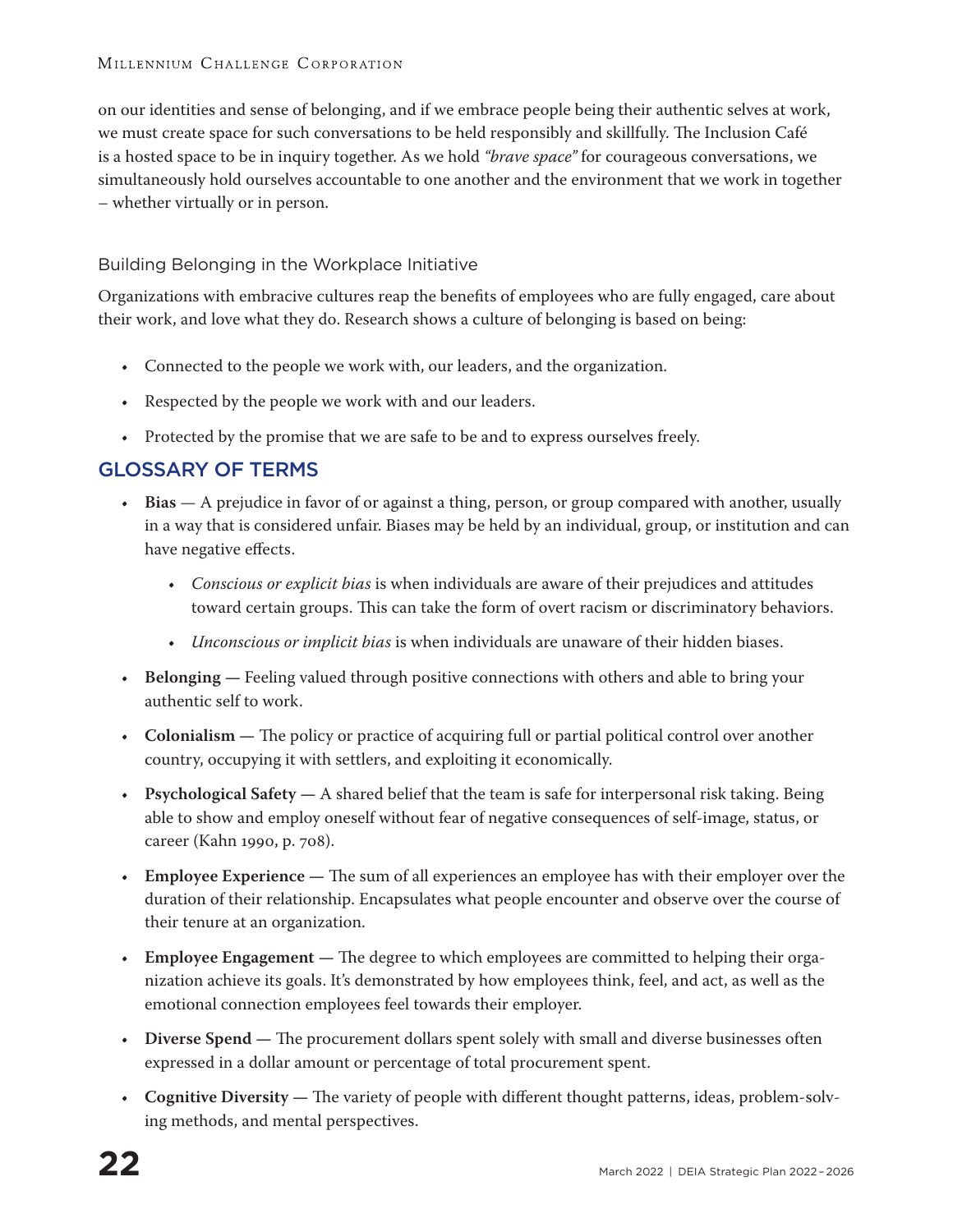- **Neurodiversity** The range of differences in individual brain function and behavioral traits, regarded as part of normal variation in the human population (used especially in the context of autistic spectrum disorders).
- **Disability** A physical or mental impairment that substantially limits one or more major life activities of such individual, a record of such an impairment, or being regarded as having such an impairment.
- **Targeted Disability** The federal government has recognized that qualified individuals with certain disabilities, particularly manifest disabilities, face significant barriers to employment above and beyond the barriers faced by people with the broader range of disabilities. These barriers are often due to myths, fears, and stereotypes about such disabilities. The federal government calls these "targeted disabilities." For a complete list, visit the eeoc.gov website.
- **Ethnicity** A social construct that divides people into smaller social groups based on characteristics such as shared sense of group membership, values, behavioral patterns, language, political and economic interests, history, and ancestral geographical base.

Examples include Cape Verdean, Haitian, African American (Black); Chinese, Korean, Vietnamese (Asian); Cherokee, Mohawk, Navaho (Native American); Cuban, Mexican, Puerto Rican (Latino); and Polish, Irish, and Swedish (White).

- **People of Color** Often the preferred collective term for referring to non-White racial groups. Racial justice advocates have been using the term "people of color" (not to be confused with the pejorative "colored people") since the late 1970s as an inclusive and unifying frame across different racial groups that are not White to address racial inequities. While "people of color" can be a politically useful term and describes people with their own attributes (as opposed to what they are not, e.g., "non-White"), it is also important whenever possible to identify people through their own racial/ethnic group, as each has its own distinct experience and meaning and may be more appropriate.
- **Race** There are three important concepts linked to race:
	- 1. Race is a made-up social construct and not an actual biological fact.
	- 2. Race designations have changed over time. Some groups that are considered "white" in the United States today were considered "non-white" in previous eras, U.S. Census data, and mass media and popular culture (example, Irish, Italian, and Jewish people).
	- 3. The way in which racial categorizations are enforced (the shape of racism) has also changed over time. For example, the racial designation of Asian American and Pacific Islander changed four times in the 19th century. That is, they were defined at times as white and at other times as not white. Asian Americans and Pacific Islanders, as designated groups, have been used by whites at different times in history to compete with African American labor.
- **Racial Groups** (as Defined by Office of Management and Budget) —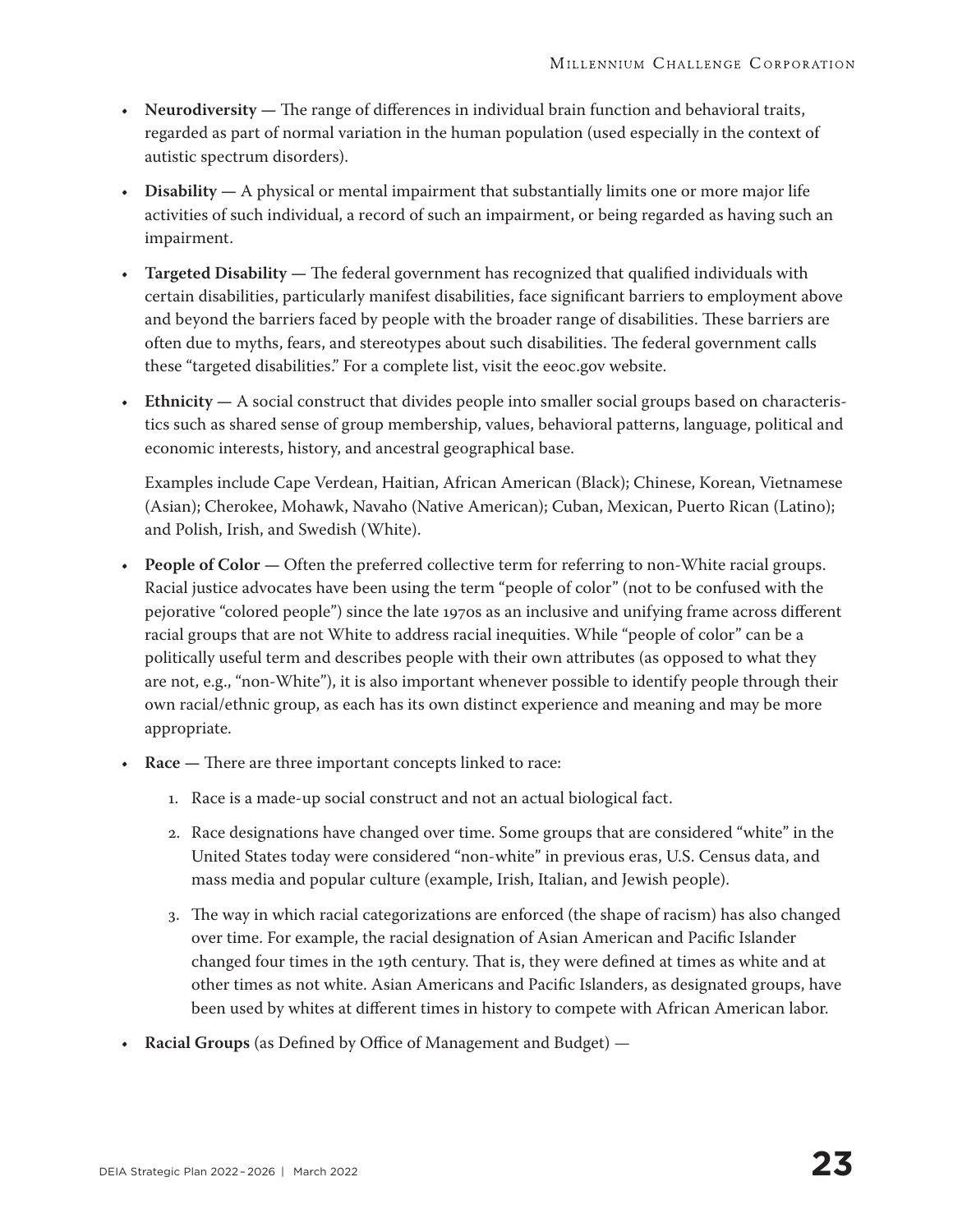- American Indian or Alaska Native: A person having origins in any of the original peoples of North and South America (including Central America) and who maintains tribal affiliation or community attachment.
- Asian: A person having origins in any of the original peoples of the Far East, Southeast Asia, or the Indian subcontinent, including Cambodia, China, India, Japan, Korea, Malaysia, Pakistan, the Philippine Islands, Thailand, and Vietnam.
- Black or African American: A person having origins in any of the black racial groups of Africa. Terms such as "Haitian" or "Negro" can be used in addition to "Black or African American"
- Native Hawaiian or Other Pacific Islander: A person having origins in any of the original peoples of Hawaii, Guam, Samoa, or other Pacific Islands.
- White: A person having origins in any of the original peoples of Europe, the Middle East, or North Africa.
- Hispanic or Latino represents an ethnicity, not a race. According to the U.S. Census Bureau, a person who identifies as Hispanic or Latino can fall under any racial category. Hispanic/ Latino is defined as a person of Cuban, Mexican, Puerto Rican, South or Central American, or other Spanish culture or origin, regardless of race. The term "Spanish origin" can be used in addition to "Hispanic or Latino."
- LGBTQ+ An acronym for "lesbian, gay, bisexual, transgender, and queer" with a "+" sign to recognize the limitless sexual orientations and gender identities used by members of the community.
- **Non-binary** An adjective describing a person who does not identify exclusively as a man or a woman. Non-binary people may identify as being both a man and a woman, somewhere in between, or as falling completely outside these categories. While many also identify as transgender, not all non-binary people do. Non-binary can also be used as an umbrella term encompassing identities such as agender, bigender, genderqueer, or gender-fluid.
- **Generations** Generations are one way to group age cohorts. A generation typically refers to groups of people born over a 15–20-year span.
	- *The Silent Generation*, also known as the "Lucky Few," is the cohort who came of age in the post–World War II era. They were born from 1928 to 1945.
	- *Baby Boomers* are the people born following World War II from 1946 to 1964. Increased birth rates were observed during the post–World War II baby boom, making them a relatively large demographic cohort.
	- *Generation X* (or Gen X for short) is the cohort following the baby boomers. The generation is generally defined as people born between 1965 and 1980.
	- *Millennials*, also known as Generation Y, are the generation who grew up around the turn of the 3rd millennium. According to the Pew Research Center, the generation spans those born between 1981 and 1996.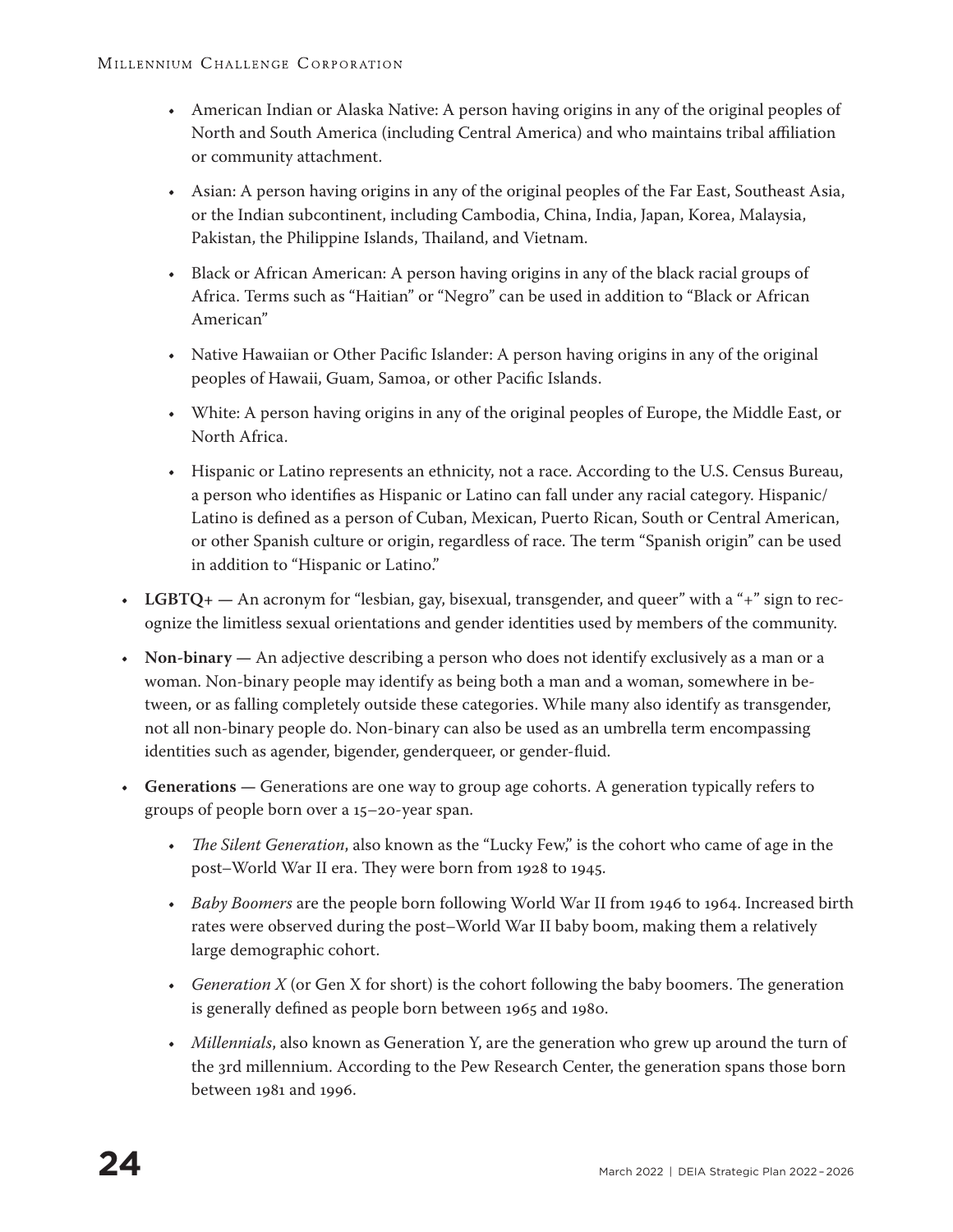- *Generation Z* (or Gen Z for short and colloquially as "Zoomers") are the people succeeding the Millennials. Pew Research Center describes Generation Z as spanning from 1997 to 2012.
- *Generation Alpha* (or Gen Alpha for short) is the one succeeding Generation Z. Researchers and popular media typically use the early 2010s as starting birth years and the mid-2020s as ending birth years. Generation Alpha is the first to be born entirely in the 21st century.
- **Underserved Communities** The term ''underserved communities'' refers to populations sharing a particular characteristic, as well as geographic communities, who have been systematically denied a full opportunity to participate in aspects of economic, social, and civic life. In the context of the Federal workforce, this term includes individuals who belong to communities of color, such as Black and African American, Hispanic and Latino, Native American, Alaska Native and Indigenous, Asian American, Native Hawaiian and Pacific Islander, Middle Eastern, and North African persons. It also includes individuals who belong to communities that face discrimination based on sex, sexual orientation, and gender identity (including lesbian, gay, bisexual, transgender, queer, gender non-conforming, and non-binary [LGBTQ+] persons); persons who face discrimination based on pregnancy or pregnancy related conditions; parents; and caregivers. It also includes individuals who belong to communities that face discrimination based on their religion or disability; first-generation professionals or first-generation college students; individuals with limited English proficiency; immigrants; individuals who belong to communities that may face employment barriers based on older age or former incarceration; persons who live in rural areas; veterans and military spouses; and persons otherwise adversely affected by persistent poverty, discrimination, or inequality. Individuals may belong to more than one underserved community and face intersecting barriers.
- **Identity** Identity is a socially and historically constructed concept. Key facets of identity include gender, social class, age, sexual orientation, race and ethnicity, religion, age, and disability. They influence how we understand and experience the world, as well as the types of opportunities and challenges we face. Social and cultural identity is often intertwined with issues of power, value systems, and ideology. Social identity allows people to be part of groups and gain a sense of belonging in their social world. These identities play an important role in shaping self-image. The more people identify with a particular group, the more that group plays a role in shaping how people feel about themselves.
- **Marginalization** A social process by which individuals or groups are (intentionally or unintentionally) distanced from access to power and resources and constructed as insignificant, peripheral, or less valuable/privileged to a community or "mainstream" society.
- **Representation** Refers to the composition of individuals from diverse or underserved communities that occupy positions within an organization's workforce. The goal is to have representation of diverse groups in all occupations at all levels within the workforce, including senior leadership.
- **Positive Representation** When individuals from underserved communities hold positions that have voice, power, and impact within the organization. This is reflected when representation is leveraged with inclusion.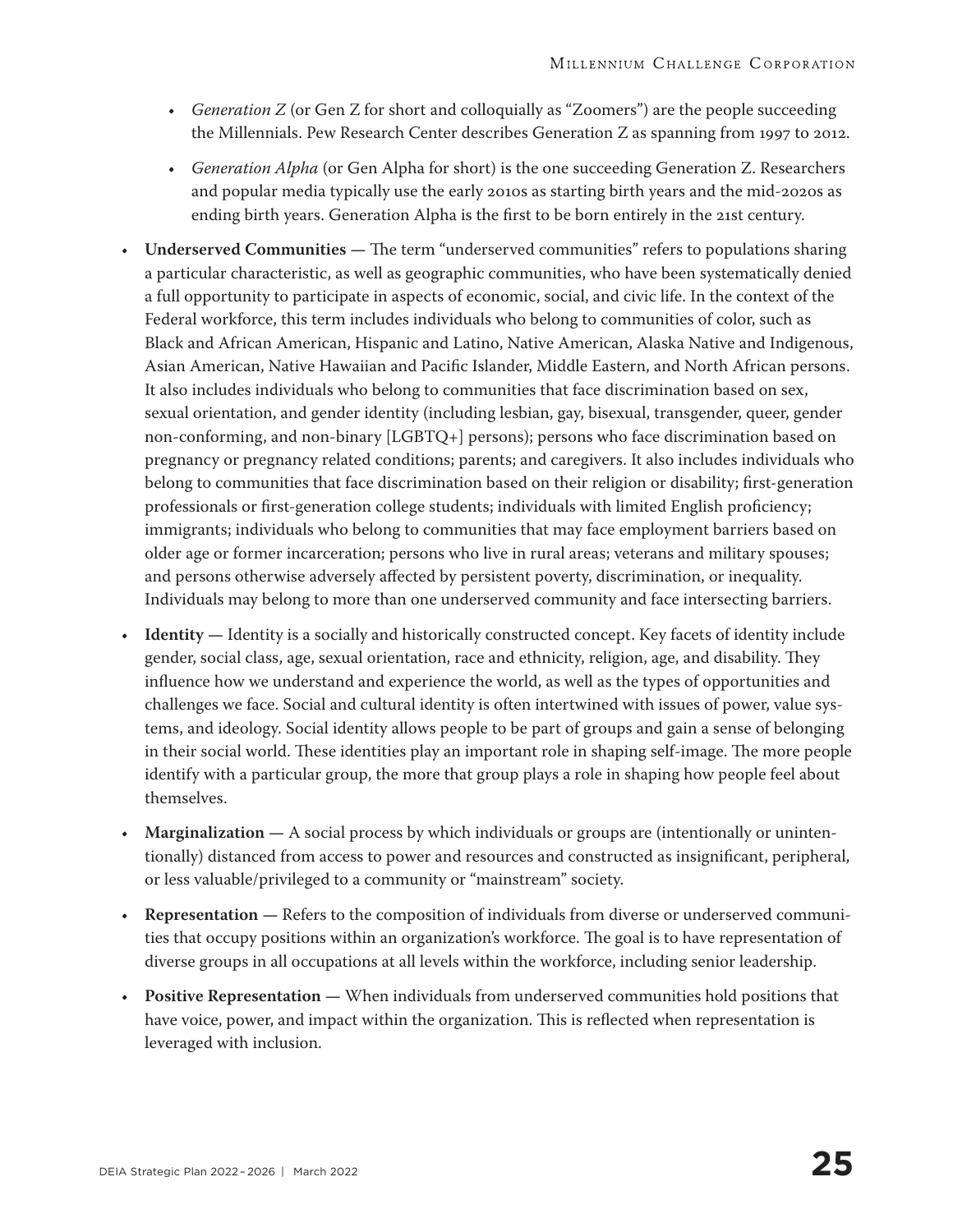#### MILLENNIUM CHALLENGE CORPORATION

- **Intersectionality** The interconnected nature of social categorizations such as race, class, and gender as they apply to a given individual or group, regarded as creating overlapping and interdependent systems of discrimination or disadvantage.
- **Multiculturalism** The term "culturally diverse" is often used interchangeably with the concept of "multiculturalism." Multiculturalism is the presence of or support for several distinct cultural or ethnic groups within a society.
- **Harassment** Harassment is unwelcome conduct that is based on race, color, religion, sex (including sexual orientation, gender identity, or pregnancy), national origin, older age (beginning at age 40), disability, or genetic information (including family medical history). Harassment becomes unlawful where 1) enduring the offensive conduct becomes a condition of continued employment, or 2) the conduct is severe or pervasive enough to create a work environment that a reasonable person would consider intimidating, hostile, or abusive. Anti-discrimination laws also prohibit harassment against individuals in retaliation for filing a discrimination charge, testifying, or participating in any way in an investigation, proceeding, or lawsuit under these laws or opposing employment practices that they reasonably believe discriminate against individuals in violation of these laws. Harassment is a form of employment discrimination that violates Title VII of the Civil Rights Act of 1964, the Age Discrimination in Employment Act of 1967 and the Americans with Disabilities Act of 1990.
- **Discrimination** Workplace discrimination occurs when an individual is discriminated against unlawfully based on a category that is protected by EEO law. The EEOC is responsible for protecting you from one type of discrimination - employment discrimination because of your race, color, religion, sex (including pregnancy, gender identity, and sexual orientation), national origin, disability, age (age 40 or older), or genetic information. The following actions are unlawful if they're taken based on an EEO protected category: unfair treatment; harassment by managers, co-workers, or others in your workplace; denial of a reasonable accommodation (e.g., because of a disability or religion); or retaliation because you complained about job discrimination or assisted with a job discrimination proceeding, such as an investigation or lawsuit.
- **Stereotype** Racial stereotypes are automatic and exaggerated mental pictures that we hold about all members of a particular racial group. When we stereotype people based on race, we don't consider individual differences. Because our racial stereotypes are so rigid, we tend to ignore or discard any information that is not consistent with the stereotype that we have developed about the racial group.
- **Multicultural Competency** A process of learning about and becoming allies with people from other cultures, thereby broadening our own understanding and ability to participate in a multicultural process. The key element to becoming more culturally competent is respect for the ways that others live in and organize the world and an openness to learn from them.
- **Privilege** Unearned social power accorded by the formal and informal institutions of society to all members of a dominant group (e.g., white privilege, male privilege, etc.). Privilege is usually invisible to those who have it because we're taught not to see it, but nevertheless it puts them at an advantage over those who do not have it.
- **Systemic Racism**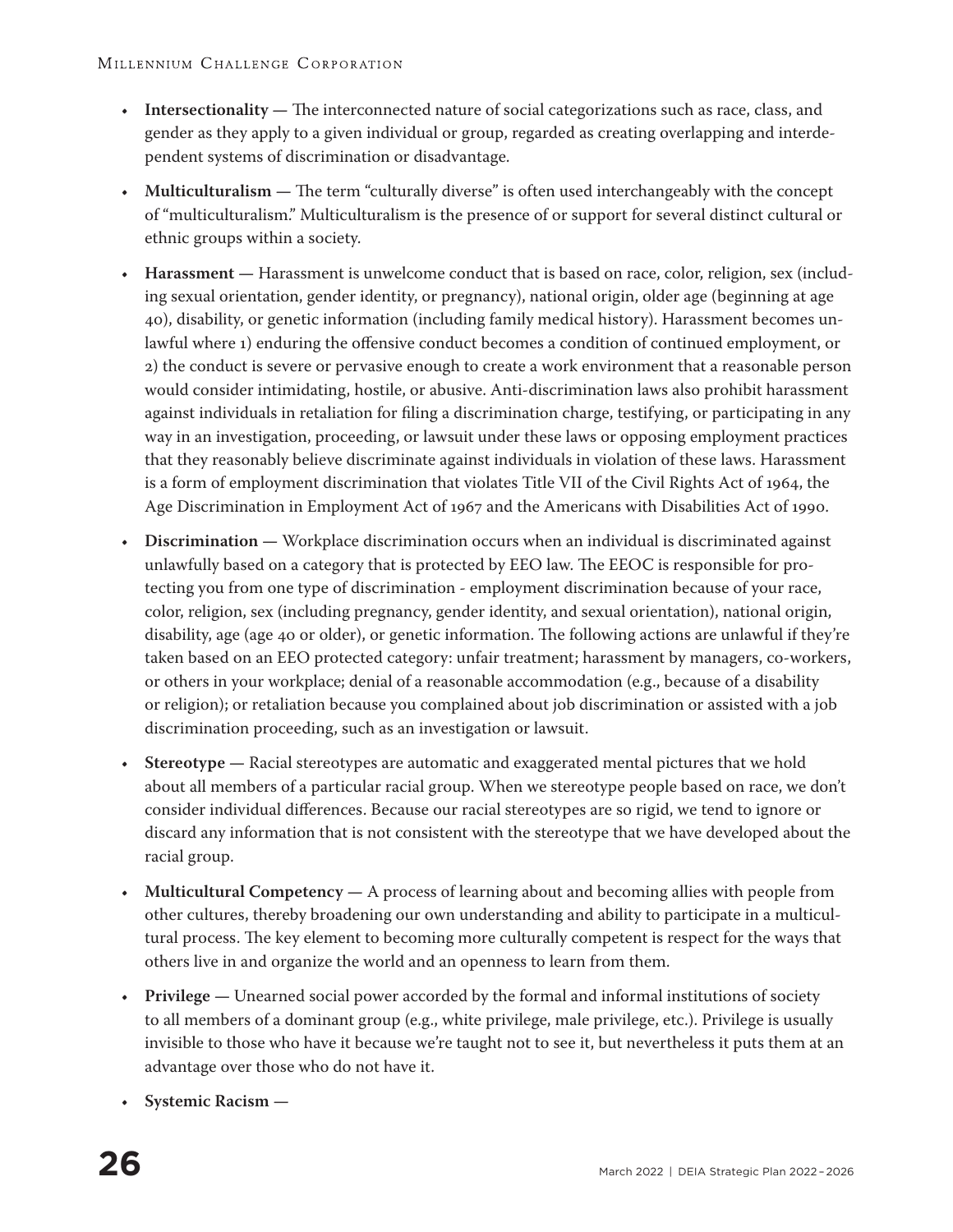- <span id="page-30-0"></span>• This is an interlocking and reciprocal relationship between the individual, institutional, and structural levels which function as a system of racism. These various levels of racism operate together in a lockstep model and function together as a whole system. These levels are:
- Individual (within interactions between people)
- Institutional (within institutions and systems of power)
- Structural or societal (among institutions and across society)

In many ways "systemic racism" and "structural racism" are synonymous. If there is a difference between the terms, it can be said to exist in the fact that a structural racism analysis pays more attention to the historical, cultural, and social psychological aspects of our currently racialized society.

## REFERENCES

- <https://www.klipfolio.com/blog/employee-retention-metrics>
- https://www.iso.org/obp/ui/#iso:std:iso:30415:ed-1:v1:en
- <https://centreforglobalinclusion.org/downloads/>
- https://www.racialequitytools.org/glossary#intersectionality
- <https://criticalmediaproject.org/why-identity-matters/>
- <https://www.hrc.org/resources/glossary-of-terms>
- <https://www.eeoc.gov/harassment>
- <https://ucc.nd.edu/self-help/multicultural-awareness/overcoming-stereotypes/>
- <https://www.un.org/en/observances/cultural-diversity-day>
- <https://www.ddiworld.com/about/media/diversity-and-inclusion-report-2020>
- <https://www.betterup.com/blog/employee-resource-group>
- [https://www.pewresearch.org/politics/2015/09/03/the-whys-and-hows-of-generations-research/](https://www.pewresearch.org/politics/2015/09/03/the-whys-and-hows-of-generations-research/generations_2/) [generations\\_2/](https://www.pewresearch.org/politics/2015/09/03/the-whys-and-hows-of-generations-research/generations_2/)
- <https://www.pdtglobal.com/why-inclusion-matters-and-how-to-measure-it/>
- <https://changecatalyst.co/allyshipreport/>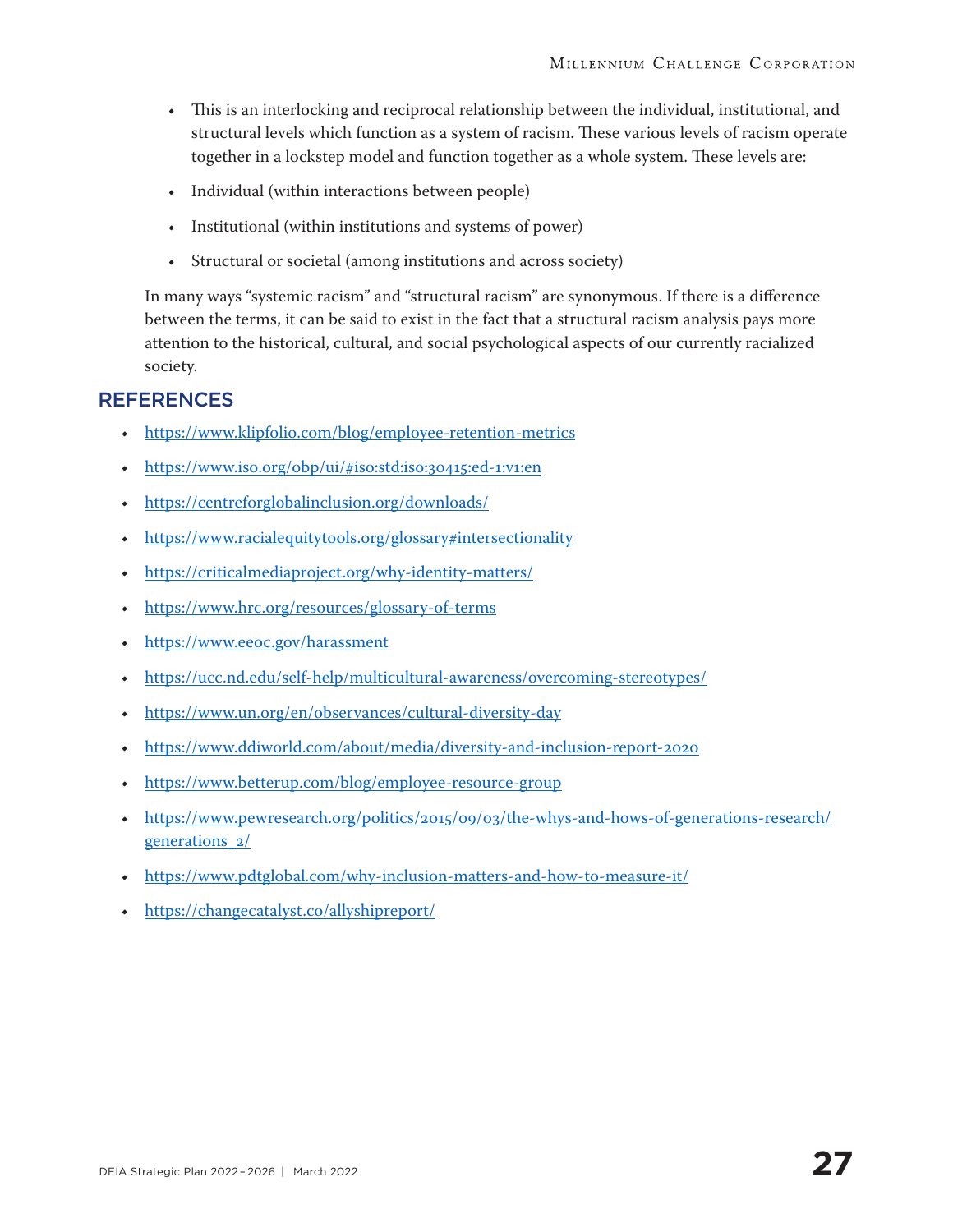#### MILLENNIUM CHALLENGE CORPORATION